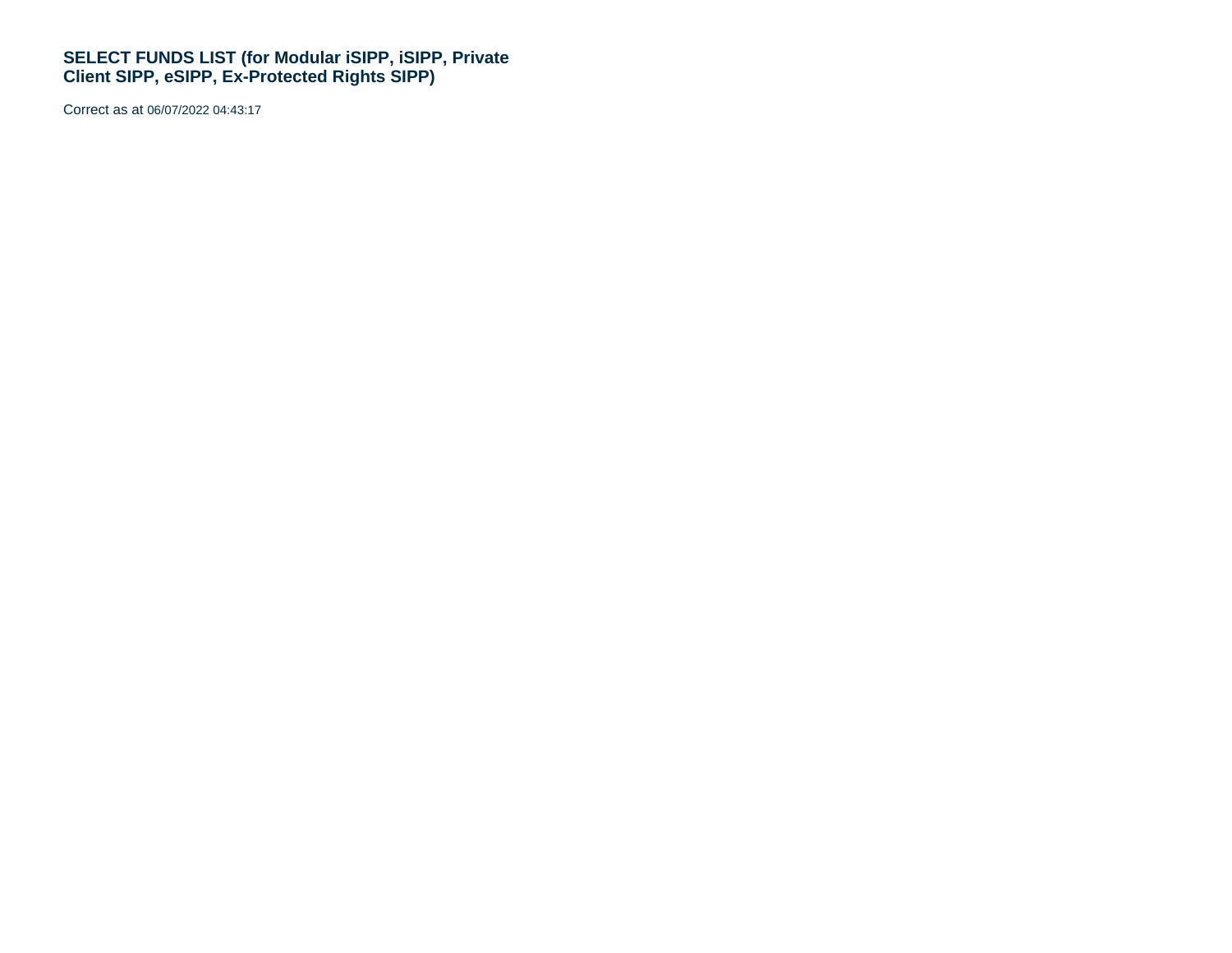| <b>Fund Names</b>                                     | <b>ISIN</b><br>Code | <b>Fund</b><br><b>Manager</b><br><b>AMC</b> | <b>Fund</b><br>Manager<br><b>Rebate</b><br>to Client | <b>Fund</b><br><b>Manager</b><br><b>Effective</b><br><b>AMC</b><br>(after rebate) | <b>Fund</b><br><b>Manager</b><br><b>Effective</b><br><b>OCF</b><br>(after rebate) | <b>Fund</b><br><b>Manager</b><br><b>Effective</b><br><b>TER</b><br>(after rebate) | Online<br><b>Trading</b><br>Cut-Off<br><b>Time</b> |
|-------------------------------------------------------|---------------------|---------------------------------------------|------------------------------------------------------|-----------------------------------------------------------------------------------|-----------------------------------------------------------------------------------|-----------------------------------------------------------------------------------|----------------------------------------------------|
| Aberdeen Standard (formerly Aberdeen)                 |                     | %                                           | $\frac{9}{6}$                                        | %                                                                                 | %                                                                                 | %                                                                                 |                                                    |
| ASI Sterling Money Market A Inc                       | GB00B1BW3G86        | 0.2000                                      | 0.1000                                               | 0.1000                                                                            | 0.1500                                                                            | $\sim$                                                                            | 09:30AM                                            |
| Aegon                                                 |                     | %                                           | %                                                    | $\%$                                                                              | %                                                                                 | $\%$                                                                              |                                                    |
| Aegon Ethical Corporate Bond B Acc                    | GB00B018K352        | 0.4500                                      | 0.0000                                               | 0.4500                                                                            | 0.4800                                                                            | $\sim$                                                                            | 10:45AM                                            |
| Aegon Sterling Corporate Bond B Acc                   | GB0007451635        | 0.3500                                      | 0.0000                                               | 0.3500                                                                            | 0.4000                                                                            | $\sim$                                                                            | 10:45AM                                            |
| Aegon Sterling Corporate Bond B Inc                   | GB0031599870        | 0.3500                                      | 0.0000                                               | 0.3500                                                                            | 0.4000                                                                            | $\sim$                                                                            | 10:45AM                                            |
| <b>Aegon Institutional</b>                            |                     | $\%$                                        | $\%$                                                 | $\%$                                                                              | $\%$                                                                              | $\%$                                                                              |                                                    |
| Aegon Inst Active Value Property A Acc                | GB00B3MZST88        | 0.5000                                      | 0.0000                                               | 0.5000                                                                            | ÷.                                                                                | 0.6000                                                                            | 09:15AM                                            |
| <b>Allianz Global Investors</b>                       |                     | %                                           | $\%$                                                 | $\%$                                                                              | $\%$                                                                              | $\%$                                                                              |                                                    |
| Allianz Gilt Yield I Inc                              | GB0031383390        | 0.3000                                      | 0.0000                                               | 0.3000                                                                            | 0.3200                                                                            | $\sim$                                                                            | 09:30AM                                            |
| <b>Aviva Investors (OEICS)</b>                        |                     | %                                           | $\frac{9}{6}$                                        | %                                                                                 | %                                                                                 | %                                                                                 |                                                    |
| Aviva Investors International Index Tracking SC 1 Acc | GB0004459912        | 0.4500                                      | 0.1500                                               | 0.3000                                                                            | 0.3000                                                                            | $\sim$                                                                            | 10:45AM                                            |
| Aviva Investors UK Index Tracking SC 1 Inc            | GB0004459797        | 0.4100                                      | 0.1500                                               | 0.2600                                                                            | 0.2600                                                                            | $\sim$                                                                            | 10:45AM                                            |
| <b>Aviva Life &amp; Pensions UK Limited</b>           |                     | %                                           | $\%$                                                 | %                                                                                 | %                                                                                 | %                                                                                 |                                                    |
| Aviva Pension GM Cash Pen                             | GB0008622119        | 0.0500                                      | 0.0000                                               | 0.0500                                                                            | 0.0500                                                                            | $\sim$                                                                            | 04:00PM                                            |
| Aviva Pension GM European Equity Pen                  | GB0008597857        | 0.4000                                      | 0.0000                                               | 0.4000                                                                            | 0.4100                                                                            | $\sim$                                                                            | 04:00PM                                            |
| Aviva Pension GM Mixed Pen                            | GB0008621475        | 0.3000                                      | 0.0000                                               | 0.3000                                                                            | 0.3200                                                                            | $\sim$                                                                            | 04:00PM                                            |
| Aviva Pension GM North America Equity Pen             | GB0008601303        | 0.4000                                      | 0.0000                                               | 0.4000                                                                            | 0.4800                                                                            | $\sim$                                                                            | 04:00PM                                            |
| Aviva Pension GM Overseas Equity Pen                  | GB0008621921        | 0.4000                                      | 0.0000                                               | 0.4000                                                                            | 0.4500                                                                            | $\sim$                                                                            | 04:00PM                                            |
| Aviva Pension GM Property Pen                         | GB0008622002        | 0.6000                                      | 0.0000                                               | 0.6000                                                                            | 0.6000                                                                            | $\sim$                                                                            | 04:00PM                                            |
| Aviva Pension GM Sterling Bond Pen                    | GB0008621707        | 0.2500                                      | 0.0000                                               | 0.2500                                                                            | 0.3000                                                                            | $\sim$                                                                            | 04:00PM                                            |
| Aviva Pension GM Sterling Index Linked Pen            | GB0008621814        | 0.2000                                      | 0.0000                                               | 0.2000                                                                            | 0.2400                                                                            |                                                                                   | 04:00PM                                            |
| Aviva Pension GM UK Equity Pen                        | GB0008621699        | 0.3500                                      | 0.0000                                               | 0.3500                                                                            | 0.3600                                                                            |                                                                                   | 04:00PM                                            |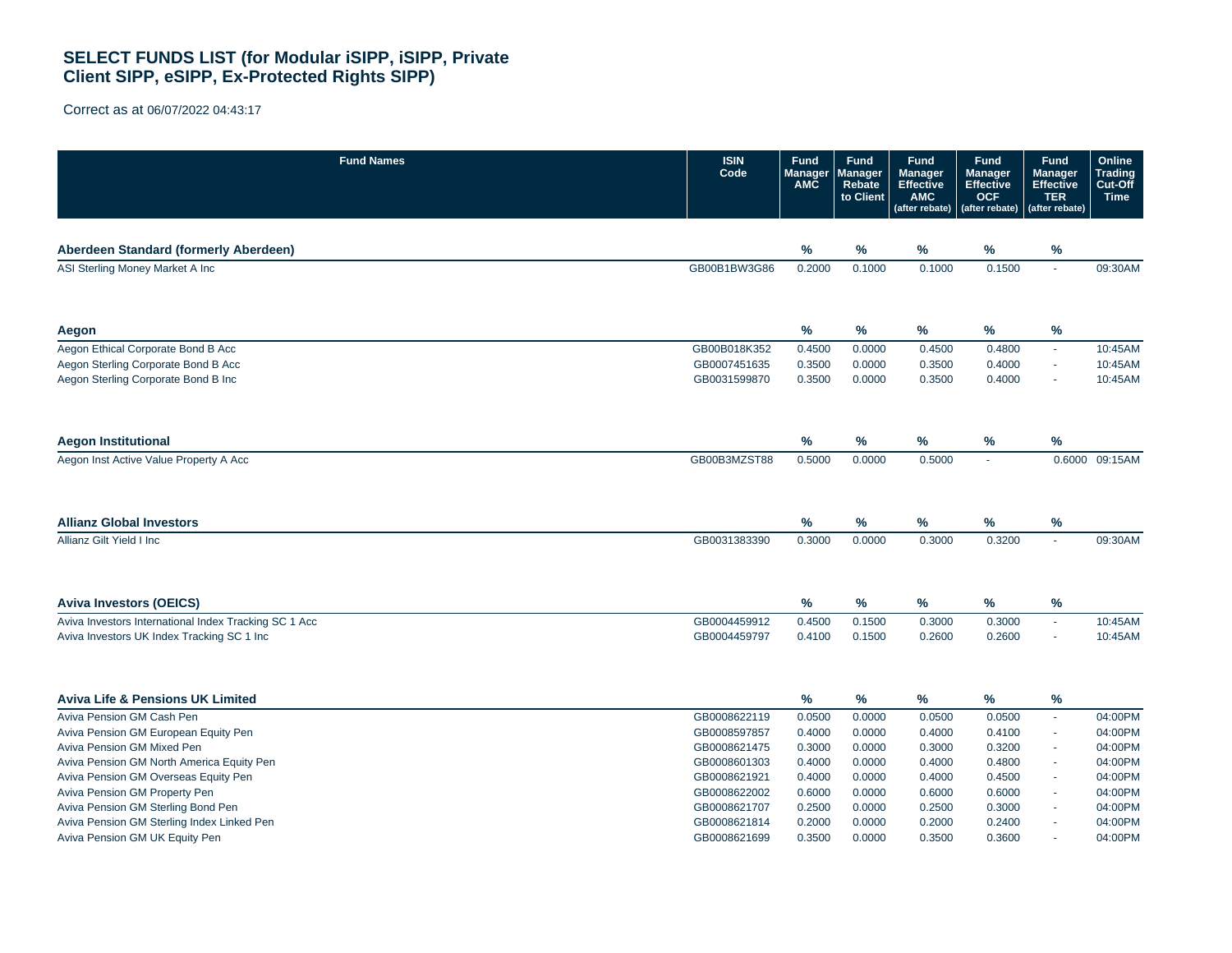| <b>Fund Names</b>                                               | <b>ISIN</b><br>Code | <b>Fund</b><br>Manager<br>AMC | <b>Fund</b><br>Manager<br>Rebate<br>to Client | <b>Fund</b><br><b>Manager</b><br>Effective<br><b>AMC</b><br>(after rebate) | <b>Fund</b><br><b>Manager</b><br><b>Effective</b><br><b>OCF</b><br>(after rebate) | <b>Fund</b><br><b>Manager</b><br>Effective<br><b>TER</b><br>(after rebate) | Online<br>Trading<br>Cut-Off<br><b>Time</b> |
|-----------------------------------------------------------------|---------------------|-------------------------------|-----------------------------------------------|----------------------------------------------------------------------------|-----------------------------------------------------------------------------------|----------------------------------------------------------------------------|---------------------------------------------|
|                                                                 |                     |                               |                                               |                                                                            |                                                                                   |                                                                            |                                             |
| <b>Baillie Gifford</b>                                          |                     | $\%$                          | %                                             | %                                                                          | %                                                                                 | %                                                                          |                                             |
| Baillie Gifford American B Acc                                  | GB0006061963        | 0.5000                        | 0.0000                                        | 0.5000                                                                     | 0.5100                                                                            | $\mathbf{r}$                                                               | 09:15AM                                     |
| Baillie Gifford British Smaller Companies B Acc                 | GB0005931356        | 0.6500                        | 0.0000                                        | 0.6500                                                                     | 0.6700                                                                            | $\sim$                                                                     | 09:15AM                                     |
| Baillie Gifford Emerging Markets Growth B Acc                   | GB0006020647        | 0.7200                        | 0.0000                                        | 0.7200                                                                     | 0.7700                                                                            | ÷.                                                                         | 09:15AM                                     |
| Baillie Gifford European B Acc                                  | GB0006058258        | 0.5500                        | 0.0000                                        | 0.5500                                                                     | 0.5700                                                                            | ×.                                                                         | 09:15AM                                     |
| Baillie Gifford Global Alpha Growth B Acc                       | GB00B61DJ021        | 0.5700                        | 0.0000                                        | 0.5700                                                                     | 0.6000                                                                            | $\sim$                                                                     | 09:15AM                                     |
| Baillie Gifford Global Income Growth B Acc                      | GB0005772479        | 0.5000                        | 0.0000                                        | 0.5000                                                                     | 0.5300                                                                            | $\sim$                                                                     | 09:15AM                                     |
| Baillie Gifford International B Acc                             | GB0005941272        | 0.5700                        | 0.0000                                        | 0.5700                                                                     | 0.6000                                                                            | ÷.                                                                         | 09:15AM                                     |
| Baillie Gifford Japanese B Acc                                  | GB0006011133        | 0.6000                        | 0.0000                                        | 0.6000                                                                     | 0.6100                                                                            | $\sim$                                                                     | 09:15AM                                     |
| Baillie Gifford Japanese Smaller Companies B Acc                | GB0006014921        | 0.6000                        | 0.0000                                        | 0.6000                                                                     | 0.6200                                                                            | ÷.                                                                         | 09:15AM                                     |
| <b>Baillie Gifford Managed B Acc</b>                            | GB0006010168        | 0.4000                        | 0.0000                                        | 0.4000                                                                     | 0.4200                                                                            | $\mathbf{r}$                                                               | 09:15AM                                     |
| <b>Baillie Gifford Pacific B Acc</b>                            | GB0006063233        | 0.6500                        | 0.0000                                        | 0.6500                                                                     | 0.7000                                                                            | ÷.                                                                         | 09:15AM                                     |
| Baillie Gifford Strategic Bond B Acc                            | GB0005947857        | 0.5000                        | 0.0000                                        | 0.5000                                                                     | 0.5200                                                                            | ×.                                                                         | 09:15AM                                     |
| Baillie Gifford UK and Worldwide Equity B Acc                   | GB00BZ3G2B42        | 0.4500                        | 0.0000                                        | 0.4500                                                                     | 0.4800                                                                            | $\mathbf{r}$                                                               | 09:15AM                                     |
| Baillie Gifford UK Equity Alpha B Acc                           | GB0005858195        | 0.4700                        | 0.0000                                        | 0.4700                                                                     | 0.4900                                                                            |                                                                            | 09:15AM                                     |
| <b>BlackRock</b>                                                |                     | %                             | %                                             | %                                                                          | $\%$                                                                              | %                                                                          |                                             |
| BlackRock Consensus 100 D Acc                                   | GB00B7KPX155        | 0.2000                        | 0.0000                                        | 0.2000                                                                     | 0.2100                                                                            | $\sim$                                                                     | 10:45AM                                     |
| BlackRock Consensus 35 D Acc                                    | GB00B7W6H253        | 0.2000                        | 0.0000                                        | 0.2000                                                                     | 0.2200                                                                            |                                                                            | 10:45AM                                     |
| BlackRock Consensus 60 D Acc                                    | GB00B86VJL67        | 0.2000                        | 0.0000                                        | 0.2000                                                                     | 0.2100                                                                            | ÷.                                                                         | 10:45AM                                     |
| BlackRock Consensus 70 D Acc                                    | GB00B86MM213        | 0.2000                        | 0.0000                                        | 0.2000                                                                     | 0.2100                                                                            | $\sim$                                                                     | 10:45AM                                     |
| BlackRock Consensus 85 D Acc                                    | GB00B8D0SR58        | 0.2000                        | 0.0000                                        | 0.2000                                                                     | 0.2200                                                                            | $\omega$                                                                   | 10:45AM                                     |
| BlackRock Corporate Bond 1 to 10 Year D Acc                     | GB00B84DT147        | 0.1500                        | 0.0000                                        | 0.1500                                                                     | 0.1600                                                                            |                                                                            | 10:45AM                                     |
| BlackRock iShares 100 UK Equity Index D Acc                     | GB00B7W4GQ69        | 0.0550                        | 0.0000                                        | 0.0550                                                                     | 0.0600                                                                            | $\sim$                                                                     | 10:45AM                                     |
| BlackRock iShares Continental European Equity Index D Acc       | GB00B83MH186        | 0.0400                        | 0.0000                                        | 0.0400                                                                     | 0.0500                                                                            | $\sim$                                                                     | 10:45AM                                     |
| BlackRock iShares Corporate Bond Index D Acc                    | GB00B84DSW83        | 0.1000                        | 0.0000                                        | 0.1000                                                                     | 0.1100                                                                            | $\mathbf{r}$                                                               | 10:45AM                                     |
| BlackRock iShares Corporate Bond Index D Inc                    | GB00B7J60R40        | 0.1000                        | 0.0000                                        | 0.1000                                                                     | 0.1100                                                                            | ×.                                                                         | 10:45AM                                     |
| BlackRock iShares Emerging Markets Equity Index D Acc           | GB00B84DY642        | 0.1200                        | 0.0000                                        | 0.1200                                                                     | 0.1900                                                                            | $\sim$                                                                     | 10:45AM                                     |
| BlackRock iShares Global Property Securities Equity Index D Acc | GB00B5BFJG71        | 0.1600                        | 0.0000                                        | 0.1600                                                                     | 0.1700                                                                            | $\sim$                                                                     | 10:45AM                                     |
| BlackRock iShares Index Linked Gilt Index D Acc                 | GB00B83RVT96        | 0.1000                        | 0.0000                                        | 0.1000                                                                     | 0.1700                                                                            | $\sim$                                                                     | 10:45AM                                     |
| BlackRock iShares Japan Equity Index D Acc                      | GB00B6QQ9X96        | 0.0700                        | 0.0000                                        | 0.0700                                                                     | 0.0800                                                                            |                                                                            | 10:45AM                                     |
| BlackRock iShares Mid Cap UK Equity Index D Acc                 | GB00B7VT0938        | 0.1500                        | 0.0000                                        | 0.1500                                                                     | 0.1600                                                                            | $\omega$                                                                   | 10:45AM                                     |
| BlackRock iShares North American Equity Index D Acc             | GB00B7QK1Y37        | 0.0650                        | 0.0000                                        | 0.0650                                                                     | 0.0700                                                                            | ×.                                                                         | 10:45AM                                     |
| BlackRock iShares Overseas Corporate Bond Index D Acc           | GB00B58YKH53        | 0.1000                        | 0.0000                                        | 0.1000                                                                     | 0.1100                                                                            | ÷.                                                                         | 10:45AM                                     |
| BlackRock iShares Overseas Government Bond Index D Acc          | GB00B849C803        | 0.1000                        | 0.0000                                        | 0.1000                                                                     | 0.1100                                                                            |                                                                            | 10:45AM                                     |
| BlackRock iShares Pacific Ex Japan Equity Index D Acc           | GB00B849FB47        | 0.0800                        | 0.0000                                        | 0.0800                                                                     | 0.1100                                                                            | $\sim$                                                                     | 10:45AM                                     |
| BlackRock iShares UK Equity Index D Acc                         | GB00B7C44X99        | 0.0400                        | 0.0000                                        | 0.0400                                                                     | 0.0500                                                                            | $\sim$                                                                     | 10:45AM                                     |
| BlackRock iShares UK Gilts All Stocks Index D Acc               | GB00B83HGR24        | 0.1000                        | 0.0000                                        | 0.1000                                                                     | 0.1100                                                                            | $\mathbf{r}$                                                               | 10:45AM                                     |
| BlackRock iShares US Equity Index D Acc                         | GB00B5VRGY09        | 0.0400                        | 0.0000                                        | 0.0400                                                                     | 0.0500                                                                            |                                                                            | 10:45AM                                     |
| <b>BlackRock UK Smaller Companies D Acc</b>                     | GB00B4LHDZ30        | 0.7500                        | 0.0000                                        | 0.7500                                                                     | 0.9000                                                                            | $\sim$                                                                     | 10:45AM                                     |
| <b>BlackRock UK Special Situations D Inc</b>                    | GB00B3R25W66        | 0.7500                        | 0.0000                                        | 0.7500                                                                     | 0.9000                                                                            |                                                                            | 10:45AM                                     |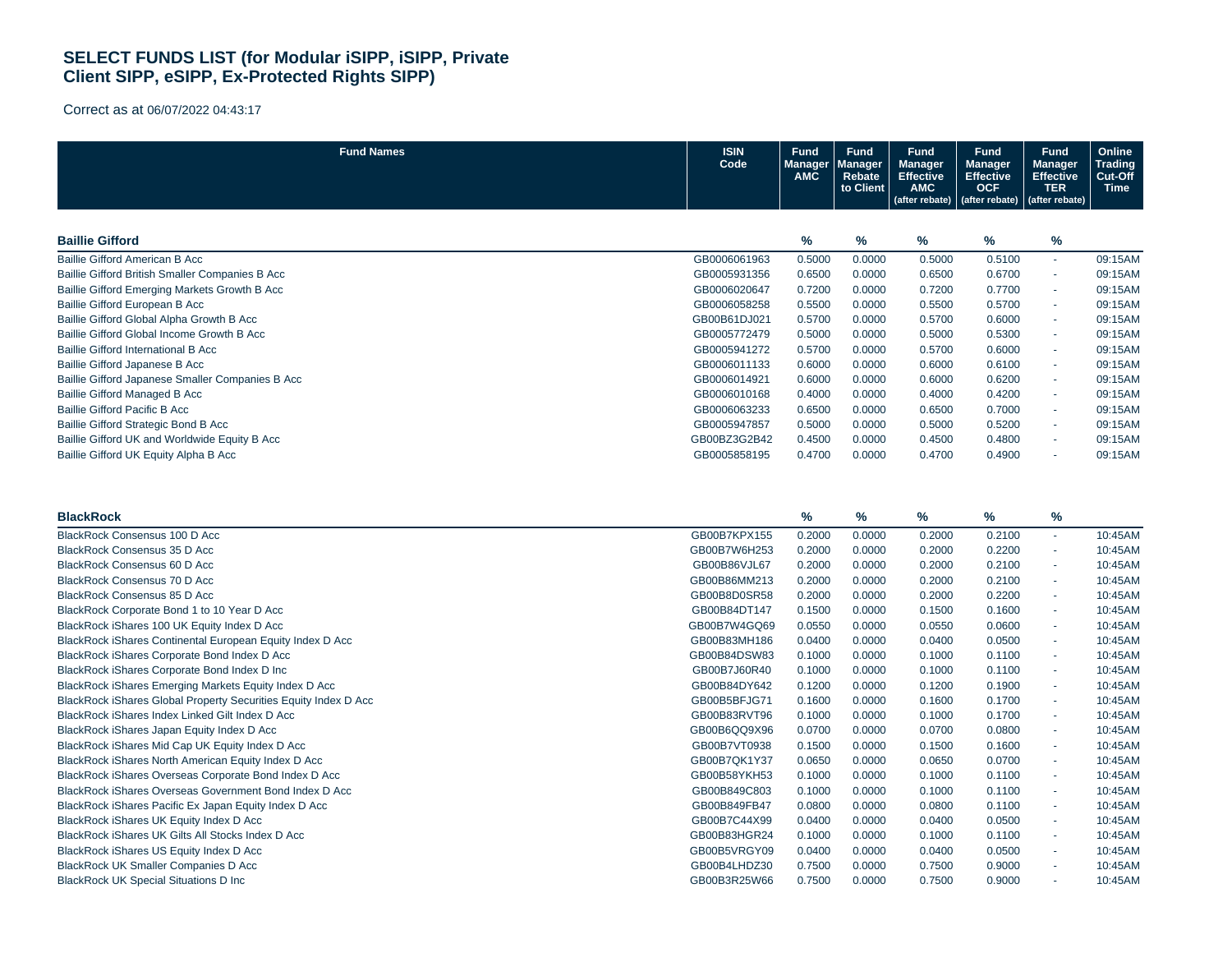| <b>Fund Names</b>                                       | <b>ISIN</b><br>Code | Fund<br><b>Manager</b><br><b>AMC</b> | <b>Fund</b><br><b>Manager</b><br>Rebate<br>to Client | <b>Fund</b><br><b>Manager</b><br><b>Effective</b><br><b>AMC</b><br>(after rebate) | <b>Fund</b><br><b>Manager</b><br><b>Effective</b><br><b>OCF</b><br>(after rebate) | <b>Fund</b><br><b>Manager</b><br><b>Effective</b><br><b>TER</b><br>(after rebate) | Online<br><b>Trading</b><br>Cut-Off<br><b>Time</b> |
|---------------------------------------------------------|---------------------|--------------------------------------|------------------------------------------------------|-----------------------------------------------------------------------------------|-----------------------------------------------------------------------------------|-----------------------------------------------------------------------------------|----------------------------------------------------|
| <b>BlackRock NURS &amp; Collective Investment Funds</b> |                     | %                                    | $\%$                                                 | %                                                                                 | %                                                                                 | %                                                                                 |                                                    |
| <b>BlackRock Consensus 85   Acc</b>                     | GB00B08HD927        | 0.2000                               | 0.0000                                               | 0.2000                                                                            | 0.2100                                                                            | $\sim$                                                                            | 10:15AM                                            |
| <b>BlackRock Global Equity I Acc</b>                    | GB00B08HDB43        | 0.2000                               | 0.0000                                               | 0.2000                                                                            | 0.2200                                                                            | ٠                                                                                 | 10:15AM                                            |
| <b>BlackRock Overseas Equity I Acc</b>                  | GB00B08HDC59        | 0.2000                               | 0.0000                                               | 0.2000                                                                            | 0.2300                                                                            | ٠                                                                                 | 10:15AM                                            |
| <b>BNY Mellon</b>                                       |                     | %                                    | %                                                    | %                                                                                 | $\%$                                                                              | $\%$                                                                              |                                                    |
| <b>BNY Mellon Global Equity Inc</b>                     | GB0006779986        | 1.5000                               | 1.2000                                               | 0.3000                                                                            | 0.4100                                                                            | ٠                                                                                 | 09:30AM                                            |
| BNY Mellon Global High Yield Bond Inc                   | GB0009633073        | 1.0000                               | 0.7000                                               | 0.3000                                                                            | 0.4600                                                                            | ٠                                                                                 | 09:30AM                                            |
| BNY Mellon International Bond Inc.                      | GB0006779655        | 1.0000                               | 0.7000                                               | 0.3000                                                                            | 0.4500                                                                            | ٠                                                                                 | 09:30AM                                            |
| <b>BNY Mellon Multi Asset Balanced Inc.</b>             | GB0006778574        | 1.5000                               | 1.2000                                               | 0.3000                                                                            | 0.4100                                                                            | ٠                                                                                 | 09:30AM                                            |
| <b>BNY Mellon Multi Asset Growth Inc.</b>               | GB0006780984        | 1.5000                               | 1.2000                                               | 0.3000                                                                            | 0.4100                                                                            | ٠                                                                                 | 09:30AM                                            |
| <b>BNY Mellon Oriental Inc.</b>                         | GB0006781289        | 1.5000                               | 1.2000                                               | 0.3000                                                                            | 0.5500                                                                            | ٠                                                                                 | 09:30AM                                            |
| <b>BNY Mellon Oriental W Acc</b>                        | GB00B8GJF672        | 0.7500                               | 0.0000                                               | 0.7500                                                                            | 0.9300                                                                            | $\sim$                                                                            | 09:30AM                                            |
| <b>BNY Mellon Real Return A Inc.</b>                    | GB0001642635        | 1.5000                               | 1.2000                                               | 0.3000                                                                            | 0.4100                                                                            | ٠                                                                                 | 09:30AM                                            |
| BNY Mellon Responsible Horizons UK Corporate Bond Inc   | GB0006779101        | 0.7000                               | 0.5000                                               | 0.2000                                                                            | 0.3700                                                                            | ٠                                                                                 | 09:30AM                                            |
| BNY Mellon Sustainable European Opportunities Inc       | GB0006778681        | 1.5000                               | 1.2000                                               | 0.3000                                                                            | 0.4600                                                                            | $\sim$                                                                            | 09:30AM                                            |
| <b>BNY Mellon UK Equity Inc.</b>                        | GB0006779549        | 1.5000                               | 1.2000                                               | 0.3000                                                                            | 0.4100                                                                            | ٠                                                                                 | 09:30AM                                            |
| BNY Mellon UK Income Inc.                               | GB0006779218        | 1.5000                               | 1.2000                                               | 0.3000                                                                            | 0.4100                                                                            | ٠                                                                                 | 09:30AM                                            |
| <b>BNY Mellon US Opportunities Inc.</b>                 | GB0006778350        | 1.5000                               | 1.2000                                               | 0.3000                                                                            | 0.4800                                                                            |                                                                                   | 09:30AM                                            |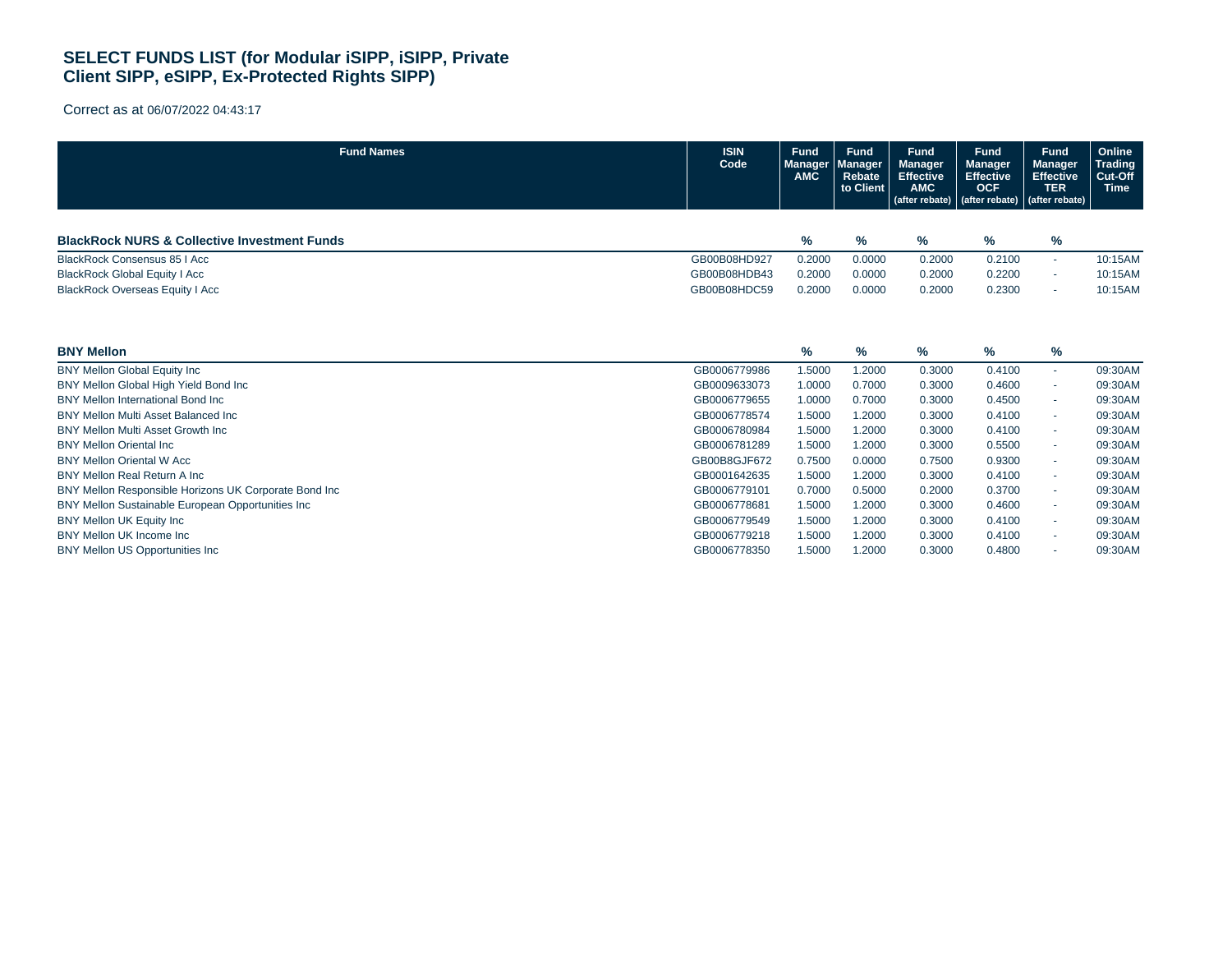Correct as at 06/07/2022 04:43:17

| <b>Fund Names</b>                             | <b>ISIN</b><br>Code | <b>Fund</b><br>Manager<br><b>AMC</b> | <b>Fund</b><br><b>Manager</b><br><b>Rebate</b><br>to Client | <b>Fund</b><br><b>Manager</b><br><b>Effective</b><br><b>AMC</b> | <b>Fund</b><br><b>Manager</b><br><b>Effective</b><br><b>OCF</b> | <b>Fund</b><br><b>Manager</b><br><b>Effective</b><br><b>TER</b> | Online<br><b>Trading</b><br>Cut-Off<br><b>Time</b> |
|-----------------------------------------------|---------------------|--------------------------------------|-------------------------------------------------------------|-----------------------------------------------------------------|-----------------------------------------------------------------|-----------------------------------------------------------------|----------------------------------------------------|
|                                               |                     |                                      |                                                             | (after rebate)                                                  | (after rebate)                                                  | (after rebate)                                                  |                                                    |
|                                               |                     |                                      |                                                             |                                                                 |                                                                 |                                                                 |                                                    |
| <b>Clerical Medical</b>                       |                     | %                                    | %                                                           | %                                                               | %                                                               | %                                                               |                                                    |
| Clerical Medical PP Adventurous-Pen           | GB0002024205        | 1.0000                               | 0.6000                                                      | 0.4000                                                          | $\mathbf{r}$                                                    | ä,                                                              | 09:15AM                                            |
| Clerical Medical PP Balanced-Pen              | GB0002039955        | 1.0000                               | 0.6000                                                      | 0.4000                                                          | $\blacksquare$                                                  | 0.4000                                                          | 09:15AM                                            |
| Clerical Medical PP Cash-Pen                  | GB0002040730        | 1.0000                               | 0.6000                                                      | 0.4000                                                          |                                                                 | 0.4000                                                          | 09:15AM                                            |
| Clerical Medical PP Cautious-Pen              | GB0002024197        | 1.0000                               | 0.6000                                                      | 0.4000                                                          | $\sim$                                                          | ÷.                                                              | 09:15AM                                            |
| Clerical Medical PP Ethical-Pen               | GB0002273604        | 1.0000                               | 0.6000                                                      | 0.4000                                                          | $\mathbf{r}$                                                    | ä,                                                              | 09:15AM                                            |
| Clerical Medical PP European-Pen              | GB0002042223        | 1.0000                               | 0.6000                                                      | 0.4000                                                          | $\sim$                                                          | 0.4000                                                          | 09:15AM                                            |
| Clerical Medical PP Far Eastern-Pen           | GB0002042553        | 1.0000                               | 0.6000                                                      | 0.4000                                                          | ×.                                                              | 0.4000                                                          | 09:15AM                                            |
| Clerical Medical PP Gilt & Fixed Interest-Pen | GB0002041258        | 1.0000                               | 0.6000                                                      | 0.4000                                                          | $\mathbf{r}$                                                    | 0.4000                                                          | 09:15AM                                            |
| Clerical Medical PP Halifax-Pen               | GB0002677531        | 1.0000                               | 0.6000                                                      | 0.4000                                                          | $\sim$                                                          |                                                                 | 09:15AM                                            |
| Clerical Medical PP International Growth-Pen  | GB0002040953        | 1.0000                               | 0.6000                                                      | 0.4000                                                          | $\blacksquare$                                                  | 0.4000                                                          | 09:15AM                                            |
| Clerical Medical PP Japanese-Pen              | GB0002042447        | 1.0000                               | 0.6000                                                      | 0.4000                                                          | $\sim$                                                          | 0.4000                                                          | 09:15AM                                            |
| Clerical Medical PP Non-Equity-Pen            | GB0008525916        | 1.0000                               | 0.6000                                                      | 0.4000                                                          | ×.                                                              |                                                                 | 09:15AM                                            |
| Clerical Medical PP North American-Pen        | GB0002042330        | 1.0000                               | 0.6000                                                      | 0.4000                                                          | $\sim$                                                          | ٠                                                               | 09:15AM                                            |
| Clerical Medical PP Retirement Protection-Pen | GB0000547280        | 1.0000                               | 0.6000                                                      | 0.4000                                                          |                                                                 |                                                                 | 09:15AM                                            |
| Clerical Medical PP Smaller Companies-Pen     | GB0009211896        | 1.0000                               | 0.6000                                                      | 0.4000                                                          | $\sim$                                                          | ٠                                                               | 09:15AM                                            |
| Clerical Medical PP UK Equity Income-Pen      | GB0002023900        | 1.0000                               | 0.6000                                                      | 0.4000                                                          | ×.                                                              | ×.                                                              | 09:15AM                                            |
| Clerical Medical PP UK Equity Tracker-Pen     | GB0005001242        | 1.0000                               | 0.6000                                                      | 0.4000                                                          |                                                                 | ٠                                                               | 09:15AM                                            |
| Clerical Medical PP UK Growth-Pen             | GB0002042116        | 1.0000                               | 0.6000                                                      | 0.4000                                                          | $\overline{\phantom{a}}$                                        | 0.4000                                                          | 09:15AM                                            |
| Clerical Medical PP UK Index-linked Gilt-Pen  | GB0002040516        | 1.0000                               | 0.6000                                                      | 0.4000                                                          | $\blacksquare$                                                  | 0.4000                                                          | 09:15AM                                            |
| Clerical Medical PP UK Property-Pen           | GB0002041365        | 1.0000                               | 0.6000                                                      | 0.4000                                                          |                                                                 | 0.4000                                                          | 09:15AM                                            |
|                                               |                     |                                      |                                                             |                                                                 |                                                                 |                                                                 |                                                    |
| <b>Columbia Threadneedle</b>                  |                     | %                                    | %                                                           | %                                                               | %                                                               | %                                                               |                                                    |
| CT European Smaller Companies Ret Acc         | GB0001531424        | 1.5000                               | 0.8250                                                      | 0.6750                                                          | 0.8450                                                          | ÷.                                                              | 09:00AM                                            |
| CT European Smaller Companies Z Acc           | GB00B84CYY92        | 0.7500                               | 0.0000                                                      | 0.7500                                                          | 0.8800                                                          | ×.                                                              | 09:00AM                                            |
| CT Global Emerging Markets Equity Ret Acc     | GB00B10SJD63        | 1.5000                               | 0.8250                                                      | 0.6750                                                          | 0.8050                                                          |                                                                 | 09:00AM                                            |
| CT Global Equity Income Ret Acc               | GB00B1YW3W13        | 1.5000                               | 0.8250                                                      | 0.6750                                                          | 0.8250                                                          | ×.                                                              | 09:00AM                                            |
| CT Global Equity Income Ret Inc               | GB00B1Z2MW38        | 1.5000                               | 0.8250                                                      | 0.6750                                                          | 0.8350                                                          | ×.                                                              | 09:00AM                                            |
| CT Global Equity Income Z Acc                 | GB00B99MQF62        | 0.7500                               | 0.0000                                                      | 0.7500                                                          | 0.9000                                                          |                                                                 | 09:00AM                                            |
| CT Global Equity Income Z Inc                 | GB00B7S8N055        | 0.7500                               | 0.0000                                                      | 0.7500                                                          | 0.9000                                                          | $\sim$                                                          | 09:00AM                                            |
| CT High Yield Bond Gross Z Acc                | GB00B82VC222        | 0.6000                               | 0.0000                                                      | 0.6000                                                          | 0.7300                                                          | ×.                                                              | 09:00AM                                            |
| CT High Yield Bond Gross Z Inc                | GB00B99MVQ21        | 0.6000                               | 0.0000                                                      | 0.6000                                                          | 0.7300                                                          | ä.                                                              | 09:00AM                                            |
| CT High Yield Bond Ret Gross Inc              | GB0033884809        | 1.2000                               | 0.6000                                                      | 0.6000                                                          | 0.7300                                                          | ÷.                                                              | 09:00AM                                            |
| CT UK Equity Income Ret Inc                   | GB0001448900        | 1.5000                               | 0.8250                                                      | 0.6750                                                          | 0.7650                                                          | ä,                                                              | 09:00AM                                            |
| CT UK Equity Income Z Acc                     | GB00B888FR33        | 0.7500                               | 0.0000                                                      | 0.7500                                                          | 0.8200                                                          |                                                                 | 09:00AM                                            |
| CT UK Equity Income Z Inc                     | GB00B8169Q14        | 0.7500                               | 0.0000                                                      | 0.7500                                                          | 0.8200                                                          | ÷.                                                              | 09:00AM                                            |
| CT UK Ret Inc                                 | GB0001529782        | 1.5000                               | 0.8250                                                      | 0.6750                                                          | 0.8150                                                          |                                                                 | 09:00AM                                            |

CT UK Z Acc GB00B84PM559 0.7500 0.0000 0.7500 0.8300 - 09:00AM CT UK Z Inc GB00B84PMM20 0.7500 0.0000 0.7500 0.8200 - 09:00AM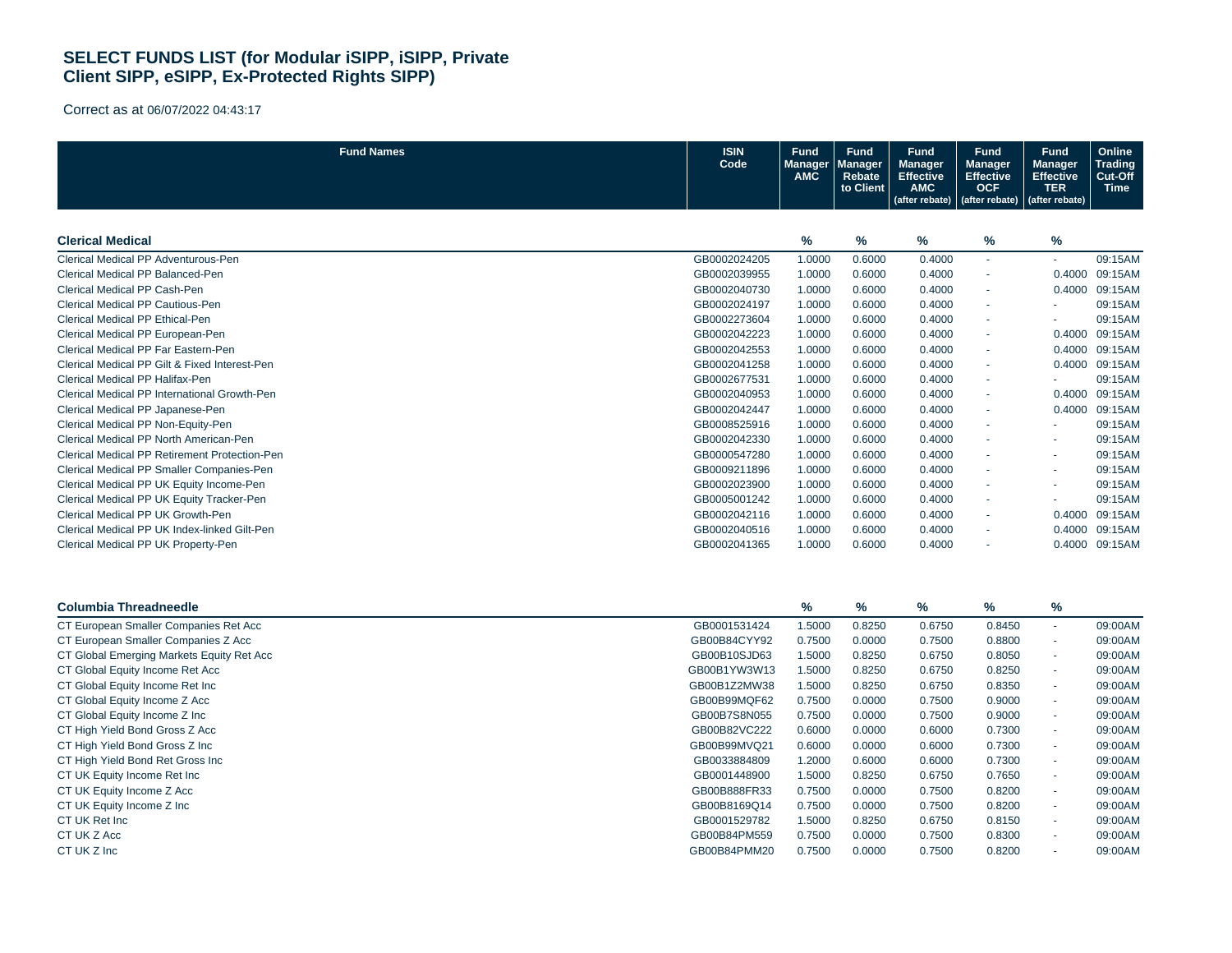| <b>Fund Names</b>                              | <b>ISIN</b><br>Code | <b>Fund</b><br><b>Manager</b><br><b>AMC</b> | <b>Fund</b><br><u>Manager</u><br>Rebate<br>to Client | <b>Fund</b><br><b>Manager</b><br><b>Effective</b><br><b>AMC</b><br>(after rebate) | Fund<br><b>Manager</b><br><b>Effective</b><br><b>OCF</b><br>(after rebate) | <b>Fund</b><br><b>Manager</b><br><b>Effective</b><br><b>TER</b><br>(after rebate) | Online<br><b>Trading</b><br>Cut-Off<br><b>Time</b> |
|------------------------------------------------|---------------------|---------------------------------------------|------------------------------------------------------|-----------------------------------------------------------------------------------|----------------------------------------------------------------------------|-----------------------------------------------------------------------------------|----------------------------------------------------|
|                                                |                     |                                             |                                                      |                                                                                   |                                                                            |                                                                                   |                                                    |
| <b>Columbia Threadneedle (formerly BMO)</b>    |                     | %                                           | %                                                    | $\%$                                                                              | %                                                                          | $\%$                                                                              |                                                    |
| CT FTSE All Share Tracker 2 Acc                | GB0033138131        | 0.2500                                      | 0.0000                                               | 0.2500                                                                            | 0.3200                                                                     | ٠                                                                                 | 09:30AM                                            |
| CT Global Total Return Bond Hedged C Inc       | GB00B80KHR13        | 0.5000                                      | 0.0000                                               | 0.5000                                                                            | 0.6900                                                                     | ٠                                                                                 | 09:30AM                                            |
| CT Multi Sector Bond 2 Inc.                    | GB0009455766        | 0.4000                                      | 0.0000                                               | 0.4000                                                                            | 1.2000                                                                     |                                                                                   | 09:30AM                                            |
| CT Responsible Sterling Corporate Bond 2 Inc   | GB00B23YHV29        | 0.5000                                      | 0.0000                                               | 0.5000                                                                            | 0.5600                                                                     | ٠                                                                                 | 09:30AM                                            |
| <b>Dimensional</b>                             |                     | %                                           | $\%$                                                 | $\%$                                                                              | $\%$                                                                       | $\%$                                                                              |                                                    |
| Dimensional Emerging Markets Core Equity Acc   | GB0033772624        | 0.3600                                      | 0.0000                                               | 0.3600                                                                            | 0.4500                                                                     | $\sim$                                                                            | 10:45AM                                            |
| Dimensional Emerging Markets Core Equity Inc   | GB0033772517        | 0.3600                                      | 0.0000                                               | 0.3600                                                                            | 0.4500                                                                     | ٠                                                                                 | 10:45AM                                            |
| Dimensional Global Short Dated Bond Acc        | GB0033772848        | 0.2100                                      | 0.0000                                               | 0.2100                                                                            | 0.2500                                                                     |                                                                                   | 10:45AM                                            |
| Dimensional Global Short Dated Bond Gross Acc  | GB00B735N017        | 0.2100                                      | 0.0000                                               | 0.2100                                                                            | 0.2500                                                                     | ٠                                                                                 | 10:45AM                                            |
| Dimensional Global Short Dated Bond Gross Inc. | GB00B732BR50        | 0.2100                                      | 0.0000                                               | 0.2100                                                                            | 0.2500                                                                     | ٠                                                                                 | 10:45AM                                            |
| Dimensional International Core Equity Acc      | GB00B23YLH62        | 0.2200                                      | 0.0000                                               | 0.2200                                                                            | 0.2700                                                                     | ٠                                                                                 | 10:45AM                                            |
| Dimensional International Core Equity Inc      | GB00B23YLF49        | 0.2200                                      | 0.0000                                               | 0.2200                                                                            | 0.2700                                                                     | ٠                                                                                 | 10:45AM                                            |
| Dimensional International Value Acc            | GB0033772285        | 0.2700                                      | 0.0000                                               | 0.2700                                                                            | 0.3300                                                                     | ÷.                                                                                | 10:45AM                                            |
| Dimensional International Value Inc            | GB0033772178        | 0.2700                                      | 0.0000                                               | 0.2700                                                                            | 0.3300                                                                     | ٠                                                                                 | 10:45AM                                            |
| Dimensional UK Core Equity Acc                 | GB00B15JMH94        | 0.1500                                      | 0.0000                                               | 0.1500                                                                            | 0.2000                                                                     | ٠                                                                                 | 10:45AM                                            |
| Dimensional UK Core Equity Inc                 | GB00B15JMG87        | 0.1500                                      | 0.0000                                               | 0.1500                                                                            | 0.2000                                                                     |                                                                                   | 10:45AM                                            |
| Dimensional UK Small Companies Acc             | GB0033771980        | 0.4000                                      | 0.0000                                               | 0.4000                                                                            | 0.4600                                                                     | $\sim$                                                                            | 10:45AM                                            |
| Dimensional UK Small Companies Inc             | GB0033772061        | 0.4000                                      | 0.0000                                               | 0.4000                                                                            | 0.4600                                                                     | ٠                                                                                 | 10:45AM                                            |
| Dimensional UK Value Acc                       | GB0033771766        | 0.2700                                      | 0.0000                                               | 0.2700                                                                            | 0.3400                                                                     | ٠                                                                                 | 10:45AM                                            |
| Dimensional UK Value Inc                       | GB0033771659        | 0.2700                                      | 0.0000                                               | 0.2700                                                                            | 0.3400                                                                     | ٠                                                                                 | 10:45AM                                            |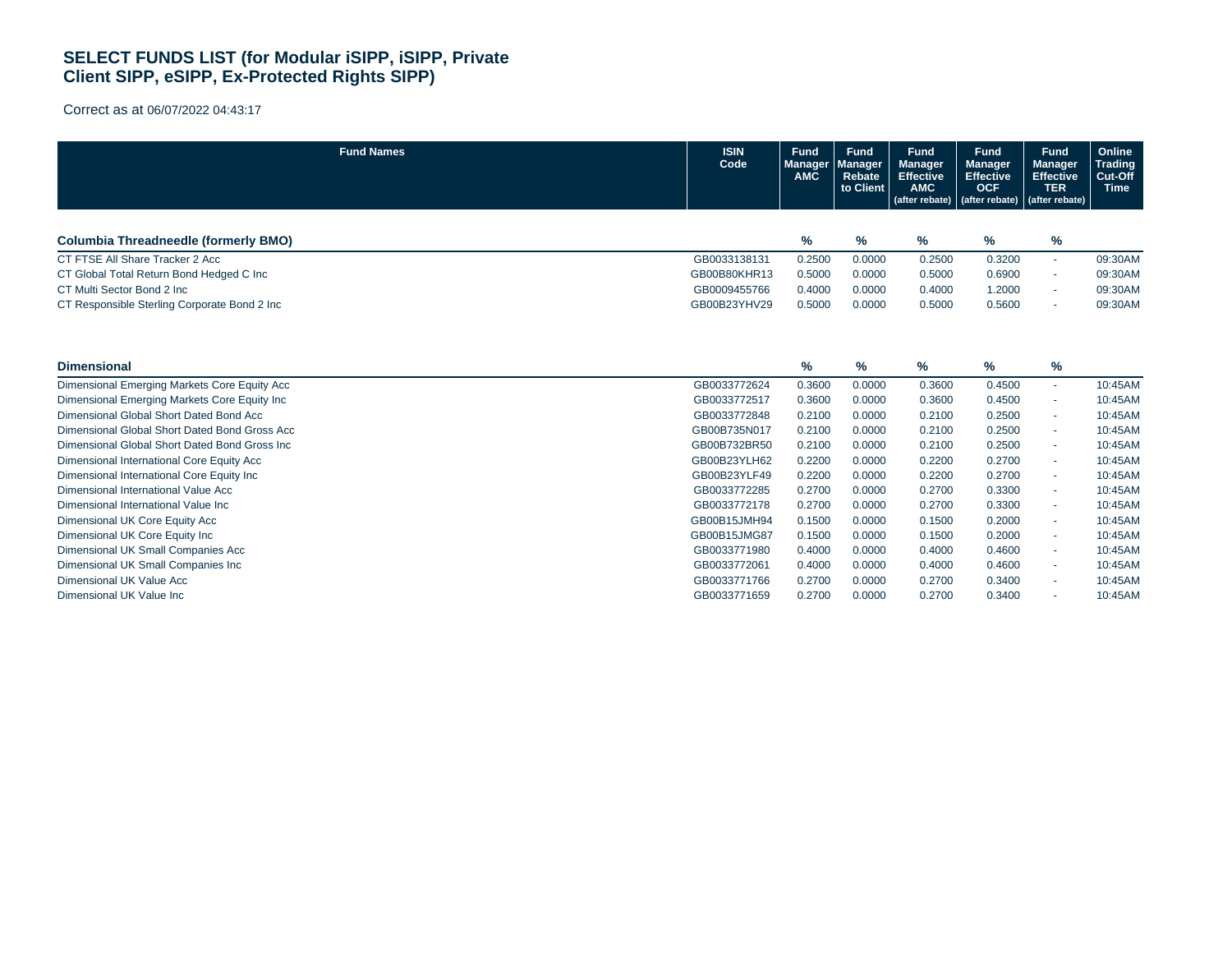| <b>Fund Names</b>                                                         | <b>ISIN</b><br>Code | <b>Fund</b><br>Manager<br>AMC | <b>Fund</b><br><b>Manager</b><br>Rebate<br>to Client | <b>Fund</b><br><b>Manager</b><br><b>Effective</b><br><b>AMC</b><br>(after rebate) | <b>Fund</b><br><b>Manager</b><br><b>Effective</b><br><b>OCF</b><br>(after rebate) | <b>Fund</b><br><b>Manager</b><br><b>Effective</b><br><b>TER</b><br>(after rebate) | Online<br>Trading<br>Cut-Off<br><b>Time</b> |
|---------------------------------------------------------------------------|---------------------|-------------------------------|------------------------------------------------------|-----------------------------------------------------------------------------------|-----------------------------------------------------------------------------------|-----------------------------------------------------------------------------------|---------------------------------------------|
|                                                                           |                     |                               |                                                      |                                                                                   |                                                                                   |                                                                                   |                                             |
| <b>Dimensional International</b>                                          |                     | $\frac{9}{6}$                 | %                                                    | %                                                                                 | %                                                                                 | %                                                                                 |                                             |
| Dimensional International Emerging Markets Sustainability Core Equity Acc | IE00BLCGQW63        | 0.3600                        | 0.0000                                               | 0.3600                                                                            | 0.5500                                                                            | ä,                                                                                | 10:45AM                                     |
| Dimensional International Emerging Markets Sustainability Core Equity Inc | IE00BLCGQX70        | 0.3600                        | 0.0000                                               | 0.3600                                                                            | 0.5500                                                                            | ä,                                                                                | 10:45AM                                     |
| Dimensional International Emerging Markets Value GBP Acc                  | IE00B0HCGX34        | 0.4100                        | 0.0000                                               | 0.4100                                                                            | 0.4900                                                                            | ä,                                                                                | 10:45AM                                     |
| Dimensional International Emerging Markets Value GBP Inc                  | IE00B0HCGW27        | 0.4100                        | 0.0000                                               | 0.4100                                                                            | 0.4900                                                                            | ä,                                                                                | 10:45AM                                     |
| Dimensional International European Small Companies GBP Acc                | IE00B0701870        | 0.4000                        | 0.0000                                               | 0.4000                                                                            | 0.4900                                                                            | $\sim$                                                                            | 10:45AM                                     |
| Dimensional International European Small Companies GBP Inc                | IE00B05PYQ31        | 0.4000                        | 0.0000                                               | 0.4000                                                                            | 0.4900                                                                            | ÷.                                                                                | 10:45AM                                     |
| Dimensional International European Value GBP Acc                          | IE00B1W6CY02        | 0.2700                        | 0.0000                                               | 0.2700                                                                            | 0.3500                                                                            | ÷,                                                                                | 10:45AM                                     |
| Dimensional International GbI Short Term Inv Grade Fxd Income Acc         | IE00BFG1R551        | 0.2100                        | 0.0000                                               | 0.2100                                                                            | 0.2500                                                                            | ÷.                                                                                | 10:45AM                                     |
| Dimensional International GbI Short Term Inv Grade Fxd Income Inc         | IE00BFG1R668        | 0.2100                        | 0.0000                                               | 0.2100                                                                            | 0.2500                                                                            | $\sim$                                                                            | 10:45AM                                     |
| Dimensional International Global Core Equity GBP Acc                      | IE00B2PC0484        | 0.2200                        | 0.0000                                               | 0.2200                                                                            | 0.2600                                                                            | ä,                                                                                | 10:45AM                                     |
| Dimensional International Global Core Equity GBP Inc                      | IE00B2PC0377        | 0.2200                        | 0.0000                                               | 0.2200                                                                            | 0.2600                                                                            | $\sim$                                                                            | 10:45AM                                     |
| Dimensional International Global Core Fixed Income Acc                    | IE00BG85LL68        | 0.2300                        | 0.0000                                               | 0.2300                                                                            | 0.2700                                                                            | ä,                                                                                | 10:45AM                                     |
| Dimensional International Global Short Fixed Income Acc                   | IE00B0701G54        | 0.2100                        | 0.0000                                               | 0.2100                                                                            | 0.2500                                                                            | $\sim$                                                                            | 10:45AM                                     |
| Dimensional International Global Small Companies GBP Acc                  | IE00B67QQ264        | 0.3300                        | 0.0000                                               | 0.3300                                                                            | 0.3800                                                                            | ä,                                                                                | 10:45AM                                     |
| Dimensional International Global Small Companies GBP Inc                  | IE00B3TGGL29        | 0.3300                        | 0.0000                                               | 0.3300                                                                            | 0.3800                                                                            | $\sim$                                                                            | 10:45AM                                     |
| Dimensional International Global Sustainability Core Equity Acc           | IE00B7YBX086        | 0.2200                        | 0.0000                                               | 0.2200                                                                            | 0.2800                                                                            | ä,                                                                                | 10:45AM                                     |
| Dimensional International Global Sustainability Core Equity Inc           | IE00B8CJRF41        | 0.2200                        | 0.0000                                               | 0.2200                                                                            | 0.2800                                                                            | $\sim$                                                                            | 10:45AM                                     |
| Dimensional International Global Sustainability Fixed Income Acc          | IE00BKPWG798        | 0.2300                        | 0.0000                                               | 0.2300                                                                            | 0.2800                                                                            | ä,                                                                                | 10:45AM                                     |
| Dimensional International Global Sustainability Fixed Income Inc          | IE00BKPWG806        | 0.2300                        | 0.0000                                               | 0.2300                                                                            | 0.2800                                                                            | $\sim$                                                                            | 10:45AM                                     |
| Dimensional International Global Sustainability Short Fixed Income Acc    | IE000MBVK9Q9        | 0.2100                        | 0.0000                                               | 0.2100                                                                            | 0.2900                                                                            | ä,                                                                                | 10:45AM                                     |
| Dimensional International Global Sustainability Short Fixed Income Inc    | IE00009DUQ60        | 0.2100                        | 0.0000                                               | 0.2100                                                                            | 0.2900                                                                            | $\overline{\phantom{a}}$                                                          | 10:45AM                                     |
| Dimensional International Global Targeted Value GBP Acc                   | IE00B2PC0930        | 0.4000                        | 0.0000                                               | 0.4000                                                                            | 0.4400                                                                            | ÷.                                                                                | 10:45AM                                     |
| Dimensional International Global Targeted Value GBP Inc                   | IE00B2PC0823        | 0.4000                        | 0.0000                                               | 0.4000                                                                            | 0.4400                                                                            | $\overline{\phantom{a}}$                                                          | 10:45AM                                     |
| Dimensional International Global Ultra Short Fixed Income GBP Acc         | IE00B64G4925        | 0.1500                        | 0.0000                                               | 0.1500                                                                            | 0.2000                                                                            | ÷.                                                                                | 10:45AM                                     |
| Dimensional International Global Ultra Short Fixed Income GBP Inc         | IE00B64G4818        | 0.1500                        | 0.0000                                               |                                                                                   | 0.2000                                                                            | $\overline{\phantom{a}}$                                                          | 10:45AM                                     |
|                                                                           |                     |                               |                                                      | 0.1500                                                                            | 0.3200                                                                            | ÷.                                                                                |                                             |
| Dimensional International Global Value GBP Acc                            | IE00B3NVPH21        | 0.2700                        | 0.0000                                               | 0.2700                                                                            |                                                                                   |                                                                                   | 10:45AM                                     |
| Dimensional International Global Value GBP Inc                            | IE00B67NVM27        | 0.2700                        | 0.0000                                               | 0.2700                                                                            | 0.3200                                                                            | $\overline{\phantom{a}}$                                                          | 10:45AM                                     |
| Dimensional International Pacific Basin Small Companies GBP Acc           | IE00B0701D24        | 0.4000                        | 0.0000                                               | 0.4000                                                                            | 0.5400                                                                            | ä,                                                                                | 10:45AM                                     |
| Dimensional International Pacific Basin Small Companies GBP Inc           | IE00B05PYV83        | 0.4000                        | 0.0000                                               | 0.4000                                                                            | 0.5400                                                                            | ä,                                                                                | 10:45AM                                     |
| Dimensional International Sterling Infl Lked Int Dur Fix Income GBP Acc   | IE00B3PVQJ91        | 0.1500                        | 0.0000                                               | 0.1500                                                                            | 0.1900                                                                            | ä,                                                                                | 10:45AM                                     |
| Dimensional International Sterling Infl Lked Int Dur Fix Income GBP Inc   | IE00B3YST251        | 0.1500                        | 0.0000                                               | 0.1500                                                                            | 0.1900                                                                            | ÷,                                                                                | 10:45AM                                     |
| Dimensional International US Small Companies GBP Acc                      | IE00B0701B00        | 0.2800                        | 0.0000                                               | 0.2800                                                                            | 0.3600                                                                            |                                                                                   | 10:45AM                                     |
| Dimensional International US Small Companies GBP Inc                      | IE00B05PYS54        | 0.2800                        | 0.0000                                               | 0.2800                                                                            | 0.3600                                                                            | ä,                                                                                | 10:45AM                                     |
| Dimensional International World Allocation 20/80 GBP Acc                  | IE00BYTYTV40        | 0.2400                        | 0.0000                                               | 0.2400                                                                            | 0.3100                                                                            | ä,                                                                                | 10:45AM                                     |
| Dimensional International World Allocation 40/60 GBP Acc                  | IE00B56FVB15        | 0.2600                        | 0.0000                                               | 0.2600                                                                            | 0.3200                                                                            | ä,                                                                                | 10:45AM                                     |
| Dimensional International World Allocation 40/60 GBP Inc                  | IE00B5KL2L23        | 0.2600                        | 0.0000                                               | 0.2600                                                                            | 0.3200                                                                            |                                                                                   | 10:45AM                                     |
| Dimensional International World Allocation 60/40 GBP Acc                  | IE00B416SD35        | 0.2800                        | 0.0000                                               | 0.2800                                                                            | 0.3300                                                                            | ä,                                                                                | 10:45AM                                     |
| Dimensional International World Allocation 60/40 GBP Inc                  | IE00B44MYD08        | 0.2800                        | 0.0000                                               | 0.2800                                                                            | 0.3300                                                                            |                                                                                   | 10:45AM                                     |
| Dimensional International World Allocation 80/20 GBP Acc                  | IE00BYTYV184        | 0.2900                        | 0.0000                                               | 0.2900                                                                            | 0.3500                                                                            | ä,                                                                                | 10:45AM                                     |
| Dimensional International World Allocation 80/20 GBP Inc                  | IE00BYTYV291        | 0.2900                        | 0.0000                                               | 0.2900                                                                            | 0.3500                                                                            |                                                                                   | 10:45AM                                     |
| Dimensional International World Equity GBP Acc                            | IE00B3Z8MM50        | 0.3000                        | 0.0000                                               | 0.3000                                                                            | 0.3500                                                                            | ä,                                                                                | 10:45AM                                     |
| Dimensional International World Equity GBP Inc                            | IE00B5SRBK47        | 0.3000                        | 0.0000                                               | 0.3000                                                                            | 0.3500                                                                            |                                                                                   | 10:45AM                                     |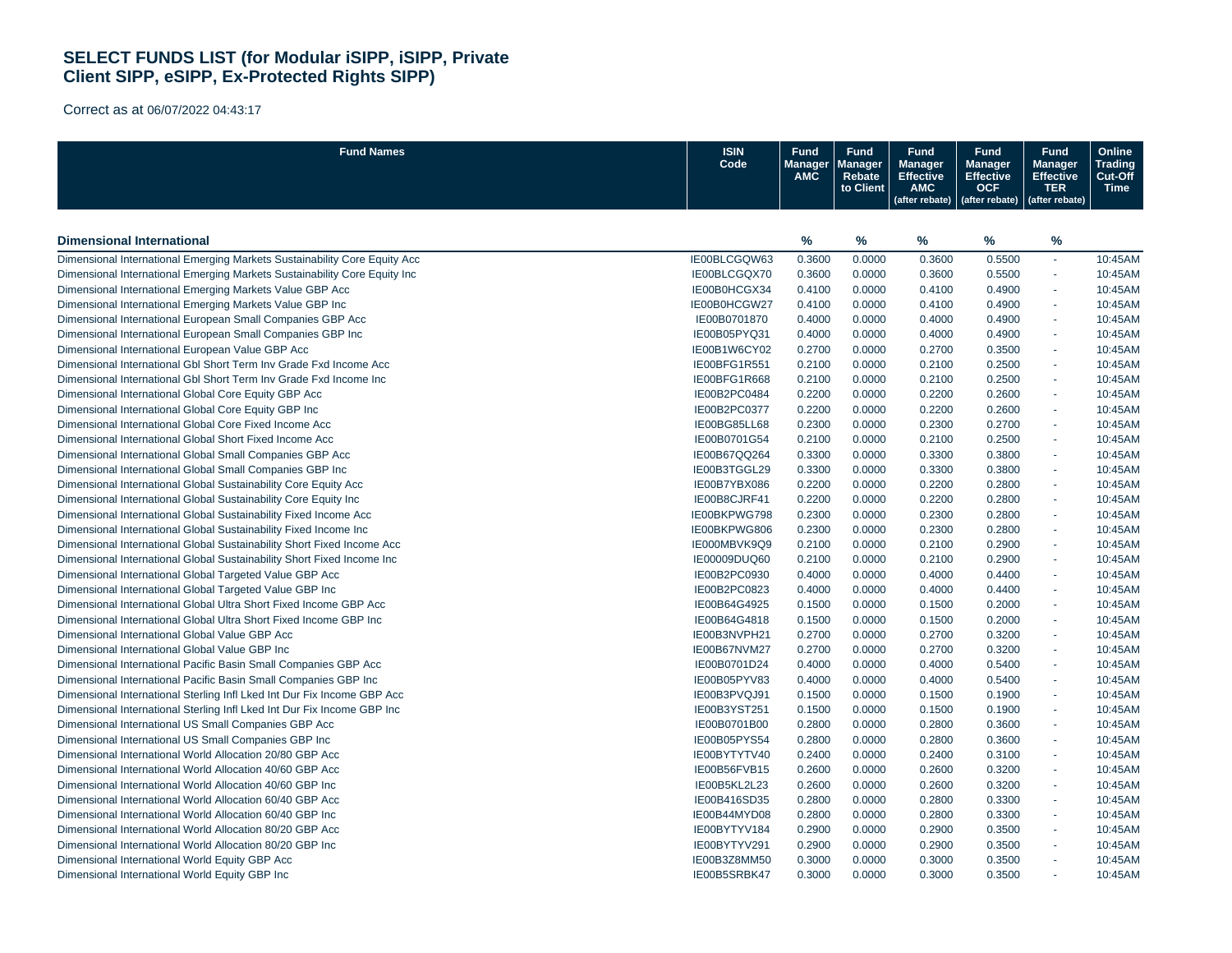| <b>Fund Names</b>                                                    | <b>ISIN</b><br>Code | <b>Fund</b><br>Manager<br><b>AMC</b> | <b>Fund</b><br>Manager<br>Rebate<br>to Client | <b>Fund</b><br><b>Manager</b><br><b>Effective</b><br><b>AMC</b><br>(after rebate) | <b>Fund</b><br><b>Manager</b><br><b>Effective</b><br><b>OCF</b><br>(after rebate) | <b>Fund</b><br><b>Manager</b><br><b>Effective</b><br><b>TER</b><br>(after rebate) | Online<br><b>Trading</b><br>Cut-Off<br><b>Time</b> |
|----------------------------------------------------------------------|---------------------|--------------------------------------|-----------------------------------------------|-----------------------------------------------------------------------------------|-----------------------------------------------------------------------------------|-----------------------------------------------------------------------------------|----------------------------------------------------|
|                                                                      |                     |                                      |                                               |                                                                                   |                                                                                   |                                                                                   |                                                    |
| Dimensional International II                                         |                     | $\%$                                 | $\%$                                          | %                                                                                 | %                                                                                 | $\frac{9}{6}$                                                                     |                                                    |
| Dimensional International II Emerging Markets Targeted Value GBP Acc | IE00B1W6DR00        | 0.5700                               | 0.0000                                        | 0.5700                                                                            | 0.7300                                                                            | ä,                                                                                | 10:45AM                                            |
| Dimensional International II Emerging Markets Targeted Value GBP Inc | IE00B1W6DQ92        | 0.5700                               | 0.0000                                        | 0.5700                                                                            | 0.7300                                                                            |                                                                                   | 10:45AM                                            |
| <b>Invesco</b>                                                       |                     | $\%$                                 | %                                             | %                                                                                 | ℅                                                                                 | %                                                                                 |                                                    |
| Invesco Corporate Bond Z Acc                                         | GB00B8N44Z77        | 0.5500                               | 0.0000                                        | 0.5500                                                                            | 0.5500                                                                            | ÷.                                                                                | 10:45AM                                            |
| Invesco Corporate Bond Z Inc                                         | GB00B8N45097        | 0.5500                               | 0.0000                                        | 0.5500                                                                            | 0.5500                                                                            | $\sim$                                                                            | 10:45AM                                            |
| <b>Invesco Global Bond Z Acc</b>                                     | GB00B8N45F47        | 0.6700                               | 0.0000                                        | 0.6700                                                                            | 0.6700                                                                            | $\tilde{\phantom{a}}$                                                             | 10:45AM                                            |
| Invesco Global Bond Z Inc                                            | GB00B8N45G53        | 0.6700                               | 0.0000                                        | 0.6700                                                                            | 0.6700                                                                            | ä,                                                                                | 10:45AM                                            |
| Invesco Monthly Income Plus Z Acc                                    | GB00B8N45P45        | 0.7200                               | 0.0000                                        | 0.7200                                                                            | 0.7200                                                                            | ä,                                                                                | 10:45AM                                            |
| Invesco Monthly Income Plus Z Inc                                    | GB00B8N45Q51        | 0.7200                               | 0.0000                                        | 0.7200                                                                            | 0.7200                                                                            |                                                                                   | 10:45AM                                            |
| <b>Invesco Pensions</b>                                              |                     | $\%$                                 | $\%$                                          | $\%$                                                                              | %                                                                                 | %                                                                                 |                                                    |
| Invesco Cash 7 Gross Acc-Pen                                         | GB0004939780        | 0.1500                               | 0.0000                                        | 0.1500                                                                            | 0.1500                                                                            | ÷.                                                                                | 10:15AM                                            |
| Invesco European Equity-Pen                                          | GB0001467991        | 0.3000                               | 0.0000                                        | 0.3000                                                                            | 0.3000                                                                            | à,                                                                                | 10:15AM                                            |
| Invesco Global Equity-Pen                                            | GB0001387074        | 0.3000                               | 0.0000                                        | 0.3000                                                                            | 0.3000                                                                            | ä,                                                                                | 10:15AM                                            |
| Invesco International Equity-Pen                                     | GB0001390458        | 0.3000                               | 0.0000                                        | 0.3000                                                                            | 0.3000                                                                            | ä,                                                                                | 10:15AM                                            |
| Invesco Managed-Pen                                                  | GB0001386886        | 0.3000                               | 0.0000                                        | 0.3000                                                                            | 0.3000                                                                            | à,                                                                                | 10:15AM                                            |
| Invesco UK Corporate Bond 7-Pen                                      | GB0001441574        | 0.3000                               | 0.0000                                        | 0.3000                                                                            | 0.3000                                                                            | ä,                                                                                | 10:15AM                                            |
| Invesco UK Equities 7-Pen                                            | GB0001390565        | 0.3000                               | 0.0000                                        | 0.3000                                                                            | 0.3000                                                                            | $\sim$                                                                            | 10:15AM                                            |
| Invesco UK Smaller Cos Equity-Pen                                    | GB0001407138        | 0.3000                               | 0.0000                                        | 0.3000                                                                            | 0.3000                                                                            |                                                                                   | 10:15AM                                            |
| <b>Janus Henderson Investors</b>                                     |                     | %                                    | %                                             | $\%$                                                                              | ℅                                                                                 | $\frac{9}{6}$                                                                     |                                                    |
| Janus Henderson Core 3 Income I Acc                                  | GB00B8289886        | 0.5000                               | 0.0000                                        | 0.5000                                                                            | 0.7400                                                                            | ä,                                                                                | 09:30AM                                            |
| Janus Henderson Core 3 Income I Inc                                  | GB00B7M85J46        | 0.5000                               | 0.0000                                        | 0.5000                                                                            | 0.7400                                                                            | ä,                                                                                | 09:30AM                                            |
| Janus Henderson Core 5 Income I Acc                                  | GB00B8J9W526        | 0.5000                               | 0.0000                                        | 0.5000                                                                            | 0.7400                                                                            | ÷.                                                                                | 09:30AM                                            |
| Janus Henderson Core 5 Income I Inc                                  | GB00B7YR0M72        | 0.5000                               | 0.0000                                        | 0.5000                                                                            | 0.7400                                                                            | ÷.                                                                                | 09:30AM                                            |
| Janus Henderson Core 6 Income & Growth I Inc                         | GB00B94SCD93        | 0.5000                               | 0.0000                                        | 0.5000                                                                            | 0.7500                                                                            | $\sim$                                                                            | 09:30AM                                            |
| JP Morgan Asset Management                                           |                     | $\frac{9}{6}$                        | $\%$                                          | %                                                                                 | %                                                                                 | %                                                                                 |                                                    |
| JPM UK Equity Core E Acc                                             | GB00B55QSH09        | 0.2500                               | 0.0000                                        | 0.2500                                                                            | 0.3000                                                                            | à,                                                                                | 09:30AM                                            |
| JPM UK Equity Core E Inc                                             | GB00B58L4H43        | 0.2500                               | 0.0000                                        | 0.2500                                                                            | 0.3000                                                                            | ä,                                                                                | 09:30AM                                            |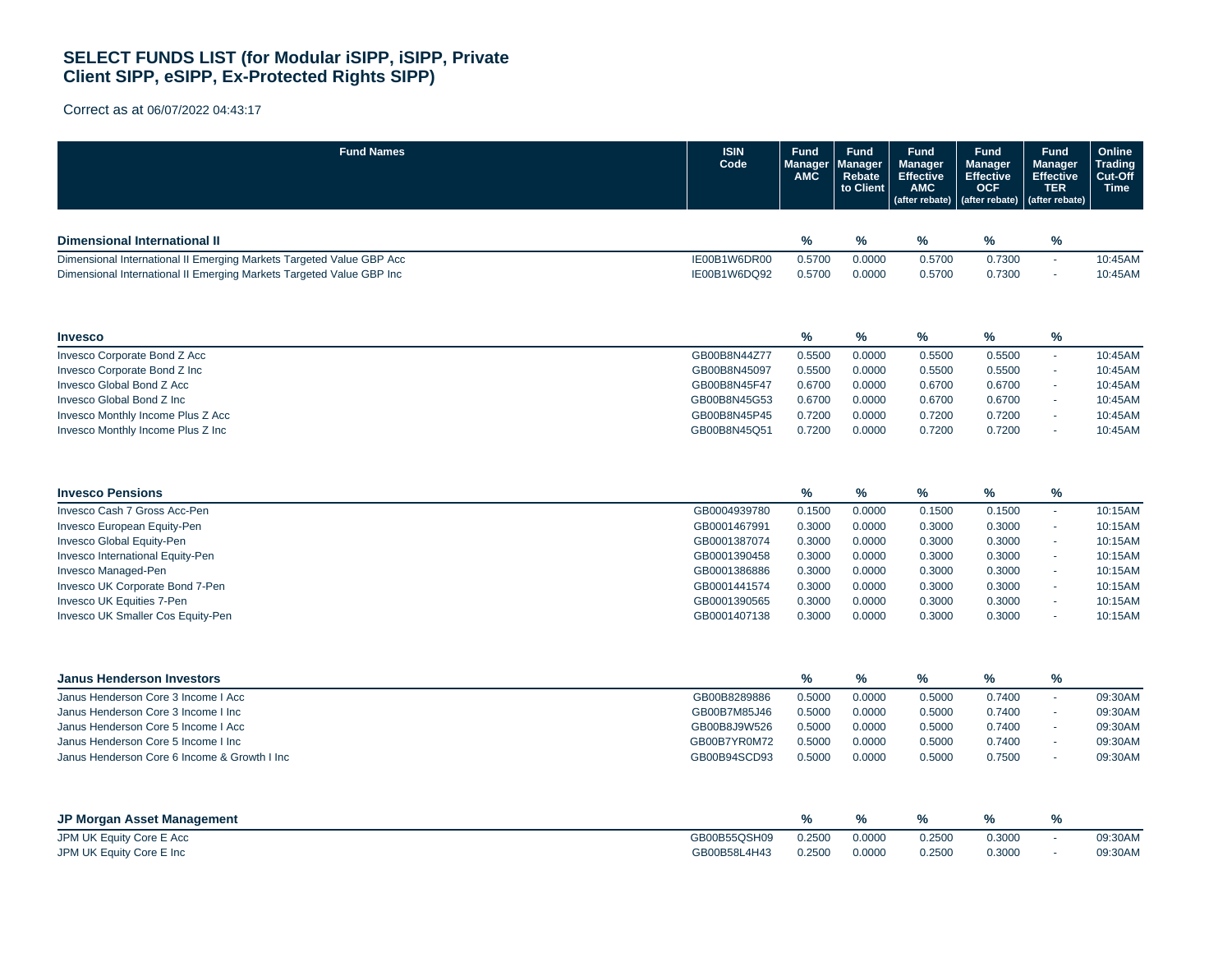| <b>Fund Names</b>                                                            | <b>ISIN</b><br>Code | <b>Fund</b><br>Manager<br><b>AMC</b> | <b>Fund</b><br><b>Manager</b><br>Rebate<br>to Client | <b>Fund</b><br><b>Manager</b><br><b>Effective</b><br><b>AMC</b><br>(after rebate) | <b>Fund</b><br><b>Manager</b><br><b>Effective</b><br><b>OCF</b><br>(after rebate) | <b>Fund</b><br>Manager<br><b>Effective</b><br><b>TER</b><br>(after rebate) | Online<br><b>Trading</b><br>Cut-Off<br><b>Time</b> |
|------------------------------------------------------------------------------|---------------------|--------------------------------------|------------------------------------------------------|-----------------------------------------------------------------------------------|-----------------------------------------------------------------------------------|----------------------------------------------------------------------------|----------------------------------------------------|
| <b>Jupiter</b>                                                               |                     | %                                    | %                                                    | %                                                                                 | %                                                                                 | $\%$                                                                       |                                                    |
| Jupiter Strategic Bond I Acc                                                 | GB00B4T6SD53        |                                      |                                                      | 0.5000                                                                            | 0.7300                                                                            |                                                                            | 10:15AM                                            |
| Jupiter Strategic Bond I Inc                                                 | GB00B544HM32        | 0.5000                               | 0.0000<br>0.0000                                     |                                                                                   | 0.7300                                                                            | $\blacksquare$                                                             | 10:15AM                                            |
| Jupiter UK Special Situations I Acc                                          | GB00B4KL9F89        | 0.5000<br>0.7500                     | 0.0000                                               | 0.5000<br>0.7500                                                                  | 0.7600                                                                            | ÷,<br>×.                                                                   | 10:15AM                                            |
|                                                                              |                     |                                      |                                                      |                                                                                   |                                                                                   |                                                                            |                                                    |
| <b>Jupiter (formerly Merian)</b>                                             |                     | $\%$                                 | $\%$                                                 | %                                                                                 | ℅                                                                                 | $\%$                                                                       |                                                    |
| Jupiter Investment Grade Bond U1 Acc                                         | GB00BHBX7P06        | 0.3500                               | 0.0000                                               | 0.3500                                                                            | 0.3500                                                                            | $\sim$                                                                     | 10:45AM                                            |
| Jupiter Merian Global Equity U1 Acc                                          | GB00BHBX7W72        | 0.9300                               | 0.0000                                               | 0.9300                                                                            | 0.9300                                                                            | ×.                                                                         | 10:45AM                                            |
| Jupiter Merian North American Equity U1 Acc                                  | GB00BHBX8800        | 0.8800                               | 0.0000                                               | 0.8800                                                                            | 0.8800                                                                            | ÷.                                                                         | 10:45AM                                            |
| Jupiter Monthly Income Bond U1 Inc                                           | GB00BHBX8578        | 0.3500                               | 0.0000                                               | 0.3500                                                                            | 0.3500                                                                            | ÷.                                                                         | 10:45AM                                            |
| <b>Legal &amp; General</b>                                                   |                     | $\%$                                 | $\%$                                                 | %                                                                                 | ℅                                                                                 | $\%$                                                                       |                                                    |
| Legal & General All Stocks Gilt Index Trust I Acc                            | GB00B8344798        | 0.1500                               | 0.0000                                               | 0.1500                                                                            | 0.1500                                                                            | ÷.                                                                         | 10:15AM                                            |
| Legal & General All Stocks Gilt Index Trust I Inc                            | GB00B8387G12        | 0.1500                               | 0.0000                                               | 0.1500                                                                            | 0.1500                                                                            | ×.                                                                         | 10:15AM                                            |
| Legal & General All Stocks Index Linked Gilt Index I Acc                     | GB00B84QXT94        | 0.1500                               | 0.0000                                               | 0.1500                                                                            | 0.1500                                                                            | $\sim$                                                                     | 10:15AM                                            |
| Legal & General All Stocks Index Linked Gilt Index I Inc                     | GB00B84VDP04        | 0.1500                               | 0.0000                                               | 0.1500                                                                            | 0.1500                                                                            | $\sim$                                                                     | 10:15AM                                            |
| Legal & General European Index Trust I Inc                                   | GB00B0CNGQ43        | 0.1200                               | 0.0000                                               | 0.1200                                                                            | 0.1200                                                                            | ×.                                                                         | 10:15AM                                            |
| Legal & General Global Inflation Linked Bond Index I Acc                     | GB00BBHXNN27        | 0.2300                               | 0.0000                                               | 0.2300                                                                            | 0.2300                                                                            | $\sim$                                                                     | 10:15AM                                            |
| Legal & General Japan Index Trust I Inc                                      | GB00B0CNGV95        | 0.1500                               | 0.0000                                               | 0.1500                                                                            | 0.1500                                                                            | ÷.                                                                         | 10:15AM                                            |
| Legal & General MSCI World Socially Responsible Investment (SRI) Index I Acc | GB00B0CNH940        | 0.2500                               | 0.0000                                               | 0.2500                                                                            | 0.2500                                                                            | $\sim$                                                                     | 10:15AM                                            |
| Legal & General Multi Index Income 4 I Acc                                   | GB00BZ0RRN72        | 0.3020                               | 0.0000                                               | 0.3020                                                                            | 0.3100                                                                            | ×.                                                                         | 10:15AM                                            |
| Legal & General Multi Index Income 4 I Inc                                   | GB00BZ0RRM65        | 0.3020                               | 0.0000                                               | 0.3020                                                                            | 0.3100                                                                            | $\mathbf{r}$                                                               | 10:15AM                                            |
| Legal & General Multi Index Income 5 I Acc                                   | GB00BZ0RRW63        | 0.3020                               | 0.0000                                               | 0.3020                                                                            | 0.3100                                                                            | $\sim$                                                                     | 10:15AM                                            |
| Legal & General Multi Index Income 5 I Inc                                   | GB00BZ0RRV56        | 0.3020                               | 0.0000                                               | 0.3020                                                                            | 0.3100                                                                            | $\sim$                                                                     | 10:15AM                                            |
| Legal & General Multi Index Income 6 I Acc                                   | GB00BZ0RS348        | 0.3030                               | 0.0000                                               | 0.3030                                                                            | 0.3100                                                                            | $\omega$                                                                   | 10:15AM                                            |
| Legal & General Multi Index Income 6 I Inc                                   | GB00BZ0RS231        | 0.3030                               | 0.0000                                               | 0.3030                                                                            | 0.3100                                                                            | ×.                                                                         | 10:15AM                                            |
| Legal & General Sterling Corporate Bond Index I Acc                          | GB00B4M01C47        | 0.1400                               | 0.0000                                               | 0.1400                                                                            | 0.1400                                                                            | ÷.                                                                         | 10:15AM                                            |
| Legal & General Sterling Corporate Bond Index I Inc                          | GB00B72V3J91        | 0.1400                               | 0.0000                                               | 0.1400                                                                            | 0.1400                                                                            | $\mathbf{r}$                                                               | 10:15AM                                            |
| Legal & General UK Index Trust I Acc                                         | GB00B0CNGN12        | 0.1000                               | 0.0000                                               | 0.1000                                                                            | 0.1000                                                                            | ÷.                                                                         | 10:15AM                                            |
| Legal & General UK Index Trust I Inc                                         | GB00B0CNGM05        | 0.1000                               | 0.0000                                               | 0.1000                                                                            | 0.1000                                                                            | $\sim$                                                                     | 10:15AM                                            |
| Legal & General US Index Trust I Inc                                         | GB00B0CNGS66        | 0.1000                               | 0.0000                                               | 0.1000                                                                            | 0.1000                                                                            | ÷.                                                                         | 10:15AM                                            |
|                                                                              |                     |                                      |                                                      |                                                                                   |                                                                                   |                                                                            |                                                    |

| <b>Legal &amp; General Pensions Management</b>                       |              |        |        | %      |        |         |
|----------------------------------------------------------------------|--------------|--------|--------|--------|--------|---------|
| Legal & General Pensions Management Ethical Global Equity Index Fund | GB00B6V5Z226 | 0.3000 | 0.0000 | 0.3000 |        | 10:45AM |
| Legal & General Pensions Management Global Equity (70:30) Index Acc  | GB00B6V5R595 | 0.1600 | 0.0000 | 0.1600 |        | 10:45AM |
| Legal & General Pensions Management Managed Property Acc             | GB00B6V62131 | 0.7000 | 0.0000 | 0.7000 | 0.7300 | 10:45AM |
| Legal & General Pensions Management UK Equity Index Acc              | GB00B6V5RN70 | 0.1000 | 0.0000 | 0.1000 |        | 10:45AM |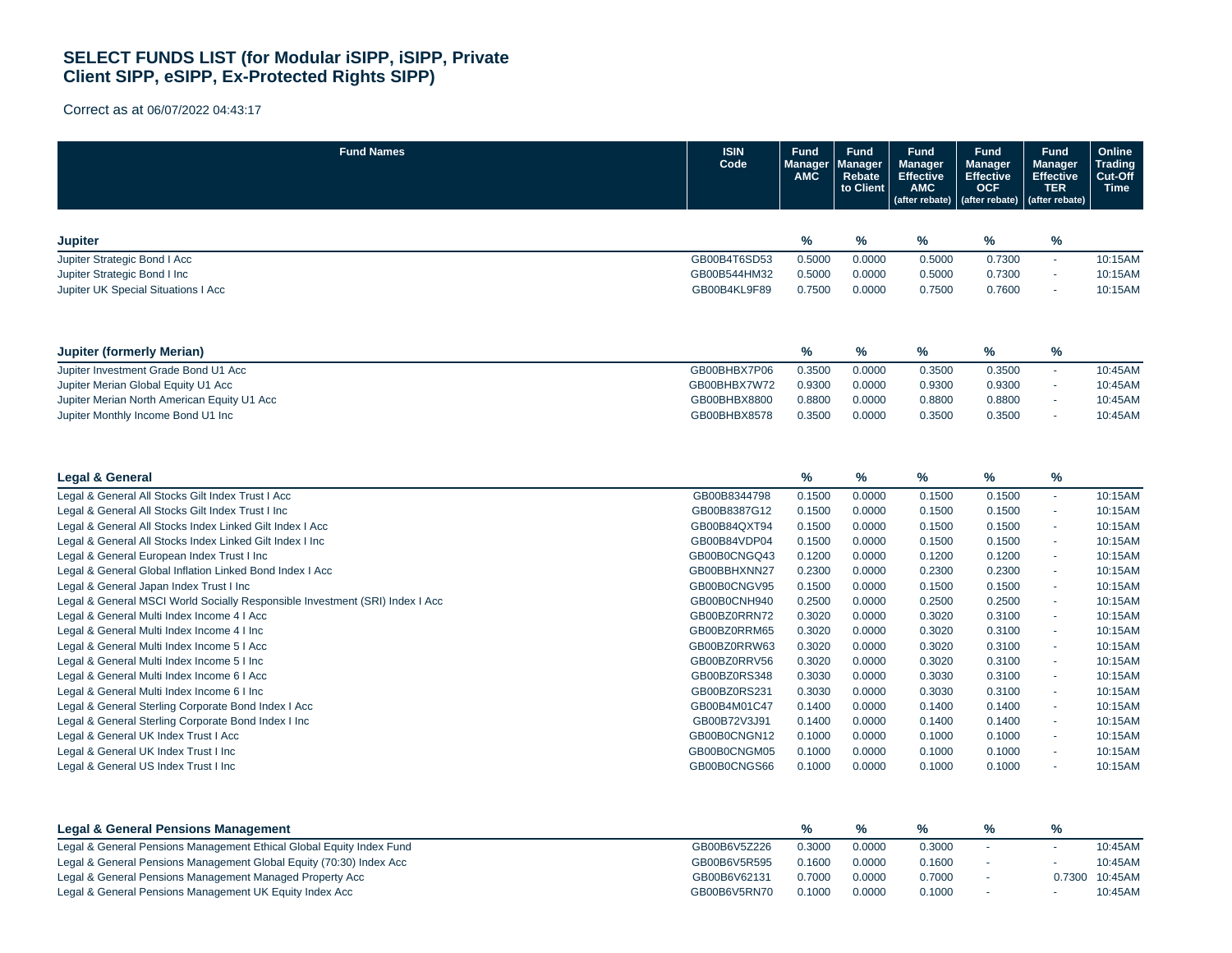| <b>Fund Names</b>                               | <b>ISIN</b><br>Code | <b>Fund</b><br>Manager<br>AMC | <b>Fund</b><br><b>Manager</b><br>Rebate<br>to Client | <b>Fund</b><br><b>Manager</b><br><b>Effective</b><br><b>AMC</b><br>(after rebate) | <b>Fund</b><br><b>Manager</b><br><b>Effective</b><br><b>OCF</b><br>(after rebate) | <b>Fund</b><br><b>Manager</b><br><b>Effective</b><br><b>TER</b><br>(after rebate) | Online<br><b>Trading</b><br>Cut-Off<br><b>Time</b> |
|-------------------------------------------------|---------------------|-------------------------------|------------------------------------------------------|-----------------------------------------------------------------------------------|-----------------------------------------------------------------------------------|-----------------------------------------------------------------------------------|----------------------------------------------------|
| Lowes                                           |                     | $\%$                          | $\%$                                                 | %                                                                                 | %                                                                                 | %                                                                                 |                                                    |
| Lowes MI Diversified Strategy C Acc             | GB00BVVQ7J15        | 0.1500                        | 0.0000                                               | 0.1500                                                                            | 1.0000                                                                            | $\sim$                                                                            | 10:45AM                                            |
| <b>M&amp;G Pooled Funds</b>                     |                     | $\%$                          | %                                                    | %                                                                                 | %                                                                                 | %                                                                                 |                                                    |
| M&G PP Absolute Return Acc                      | GB00B06BS468        | 0.6250                        | 0.0000                                               | 0.6250                                                                            | 0.7050                                                                            | $\mathbf{r}$                                                                      | 10:45AM                                            |
| M&G PP All Stocks Corporate Bond                | GB0031680464        | 0.3000                        | 0.0000                                               | 0.3000                                                                            | 0.3100                                                                            | $\sim$                                                                            | 10:45AM                                            |
| M&G PP Cash                                     | GB0007067621        | 0.1000                        | 0.0000                                               | 0.1000                                                                            | 0.1100                                                                            | ×.                                                                                | 10:45AM                                            |
| <b>M&amp;G PP Discretionary</b>                 | GB0007067738        | 0.4000                        | 0.0000                                               | 0.4000                                                                            | 0.4600                                                                            | $\sim$                                                                            | 10:45AM                                            |
| <b>M&amp;G PP International Bond</b>            | GB0007088320        | 0.2500                        | 0.0000                                               | 0.2500                                                                            | 0.2800                                                                            | $\sim$                                                                            | 10:45AM                                            |
| M&G PP Long Dated Corporate Bond                | GB0031675266        | 0.3000                        | 0.0000                                               | 0.3000                                                                            | 0.3200                                                                            | $\sim$                                                                            | 10:45AM                                            |
| M&G PP Long-Term Gilt Passive                   | GB0007057812        | 0.1000                        | 0.0000                                               | 0.1000                                                                            | 0.1100                                                                            | $\sim$                                                                            | 10:45AM                                            |
| M&G PP UK Equity                                | GB0007067068        | 0.4000                        | 0.0000                                               | 0.4000                                                                            | 0.4100                                                                            | ×.                                                                                | 10:45AM                                            |
| M&G PP UK Equity Passive                        | GB0031673550        | 0.1000                        | 0.0000                                               | 0.1000                                                                            | 0.1100                                                                            | $\sim$                                                                            | 10:45AM                                            |
| <b>Ninety One (formerly Investec)</b>           |                     | %                             | %                                                    | %                                                                                 | %                                                                                 | $\%$                                                                              |                                                    |
| Ninety One Emerging Markets Blended Debt I Acc  | GB00BJFLDK12        | 0.7500                        | 0.0000                                               | 0.7500                                                                            | 0.9000                                                                            | ÷.                                                                                | 10:45AM                                            |
| Ninety One Global Environment I Acc             | GB00BKT89K74        | 0.7500                        | 0.0000                                               | 0.7500                                                                            | 0.8600                                                                            | $\sim$                                                                            | 10:45AM                                            |
| Ninety One UK Special Situations I Acc          | GB00B1XFJS91        | 0.7500                        | 0.1000                                               | 0.6500                                                                            | 0.7400                                                                            | $\sim$                                                                            | 10:45AM                                            |
| Ninety One UK Special Situations I Inc          | GB00B61JXN13        | 0.7500                        | 0.1000                                               | 0.6500                                                                            | 0.7400                                                                            |                                                                                   | 10:45AM                                            |
| <b>Premier Miton Investors</b>                  |                     | $\%$                          | $\%$                                                 | $\%$                                                                              | %                                                                                 | %                                                                                 |                                                    |
| Premier Miton Liberation IV C Acc               | GB00B5N42Z23        | 0.6000                        | 0.0000                                               | 0.6000                                                                            | 0.9700                                                                            | $\mathbf{r}$                                                                      | 09:30AM                                            |
| Premier Miton Liberation V C Acc                | GB00B675ST41        | 0.6000                        | 0.0000                                               | 0.6000                                                                            | 0.9700                                                                            | $\overline{\phantom{a}}$                                                          | 09:30AM                                            |
| Premier Miton Liberation VI C Acc               | GB00B66WQ694        | 0.6000                        | 0.0000                                               | 0.6000                                                                            | 0.9900                                                                            |                                                                                   | 09:30AM                                            |
| Premier Miton Multi Asset Absolute Return C Acc | GB00B5PXJK10        | 0.6000                        | 0.0000                                               | 0.6000                                                                            | 0.9900                                                                            |                                                                                   | 09:30AM                                            |
| Premier Miton Multi Asset Absolute Return C Inc | GB00B5NH9K57        | 0.6000                        | 0.0000                                               | 0.6000                                                                            | 0.9900                                                                            |                                                                                   | 09:30AM                                            |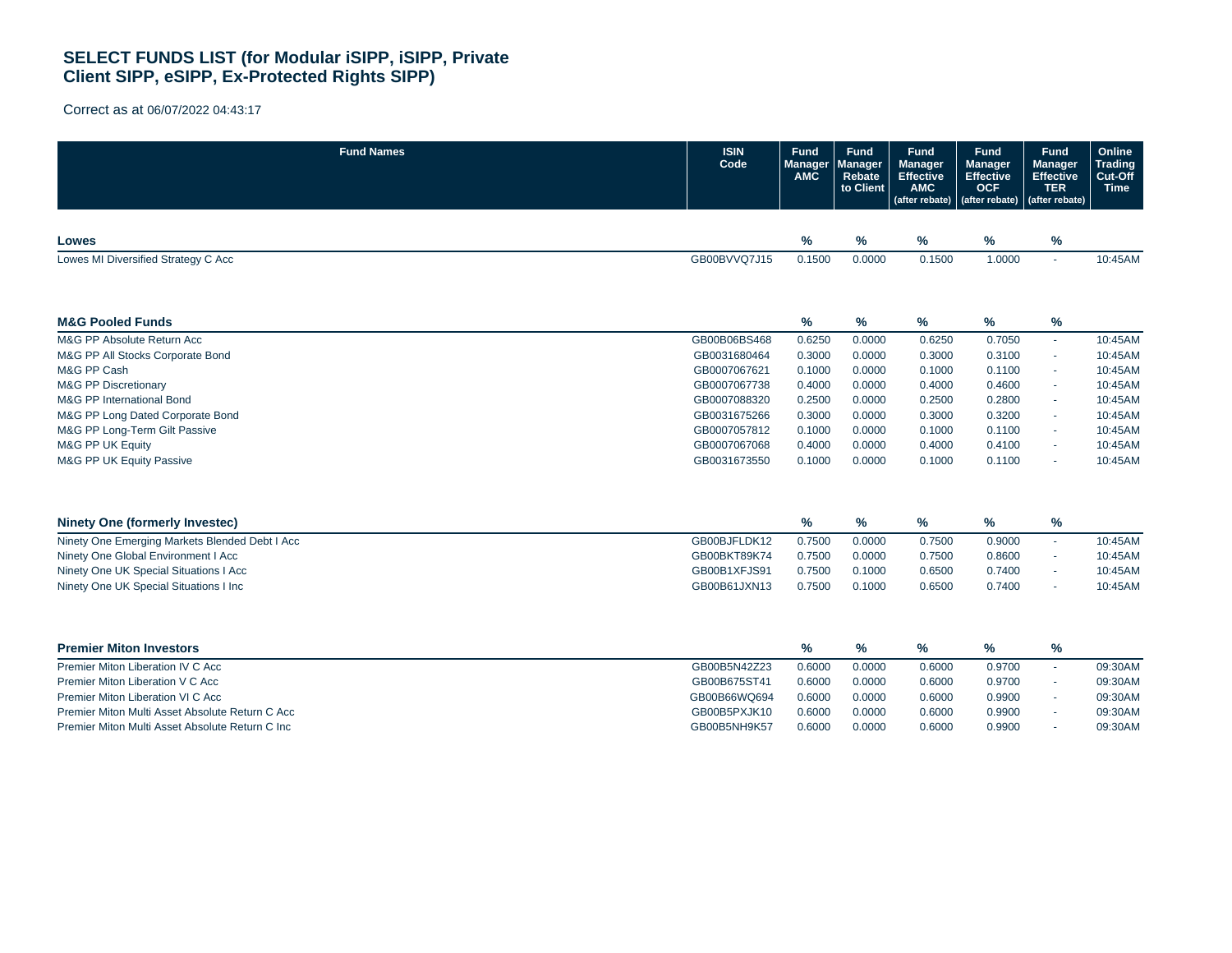| <b>Fund Names</b>                                                                      | <b>ISIN</b><br>Code          | <b>Fund</b><br>Manager<br>AMC | <b>Fund</b><br>Manager<br>Rebate<br>to Client | <b>Fund</b><br><b>Manager</b><br><b>Effective</b><br><b>AMC</b><br>(after rebate) | Fund<br><b>Manager</b><br><b>Effective</b><br><b>OCF</b><br>(after rebate) | <b>Fund</b><br>Manager<br><b>Effective</b><br><b>TER</b><br>(after rebate) | Online<br>Trading<br>Cut-Off<br><b>Time</b> |
|----------------------------------------------------------------------------------------|------------------------------|-------------------------------|-----------------------------------------------|-----------------------------------------------------------------------------------|----------------------------------------------------------------------------|----------------------------------------------------------------------------|---------------------------------------------|
|                                                                                        |                              |                               |                                               |                                                                                   |                                                                            |                                                                            |                                             |
| <b>Quilter (formerly Old Mutual)</b>                                                   |                              | $\frac{9}{6}$                 | %                                             | %                                                                                 | $\%$                                                                       | $\%$                                                                       |                                             |
| Quilter Creation Balanced Portfolio R Acc                                              | GB00B83XQD69                 | 1.1000                        | 0.0000                                        | 1.1000                                                                            | 1.1000                                                                     | $\omega$                                                                   | 10:45AM                                     |
| Quilter Creation Conservative Portfolio A Acc                                          | GB00B2Q7X434                 | 1.8500                        | 0.6250                                        | 1.2250                                                                            | 1.2250                                                                     | $\omega$                                                                   | 10:45AM                                     |
| Quilter Creation Conservative Portfolio R Acc                                          | GB00B8RYMT36                 | 1.1000                        | 0.0000                                        | 1.1000                                                                            | 1.1000                                                                     |                                                                            | 10:45AM                                     |
| Quilter Creation Dynamic Portfolio A Acc                                               | GB00B2Q7X657                 | 1.8500                        | 0.6250                                        | 1.2250                                                                            | 1.2250                                                                     | ×.                                                                         | 10:45AM                                     |
| Quilter Creation Dynamic Portfolio R Acc                                               | GB00B8KS5L57                 | 1.1000                        | 0.0000                                        | 1.1000                                                                            | 1.1000                                                                     | ×.                                                                         | 10:45AM                                     |
| Quilter Creation Moderate Portfolio A Acc<br>Quilter Creation Moderate Portfolio R Acc | GB00B2Q7WW46<br>GB00B8HHRQ45 | 1.8500<br>1.1000              | 0.6250<br>0.0000                              | 1.2250<br>1.1000                                                                  | 1.2250<br>1.1000                                                           | ×.<br>÷.                                                                   | 10:45AM<br>10:45AM                          |
|                                                                                        |                              |                               |                                               |                                                                                   |                                                                            |                                                                            |                                             |
| <b>Quilter Cirilium</b>                                                                |                              | $\%$                          | $\%$                                          | %                                                                                 | $\%$                                                                       | ℅                                                                          |                                             |
| Quilter Cirilium Adventurous Portfolio R Acc                                           | GB00BF2C6D33                 | 1.1500                        | 0.0000                                        | 1.1500                                                                            | 1.1500                                                                     | $\omega$                                                                   | 09:30AM                                     |
| Quilter Cirilium Balanced Passive Portfolio R Acc                                      | GB00B7VWLQ60                 | 0.3800                        | 0.0000                                        | 0.3800                                                                            | 0.3800                                                                     | ×.                                                                         | 09:30AM                                     |
| Quilter Cirilium Balanced Portfolio R Acc                                              | GB00B2Q8V204                 | 1.1500                        | 0.0000                                        | 1.1500                                                                            | 1.1500                                                                     | $\blacksquare$                                                             | 09:30AM                                     |
| Quilter Cirilium Conservative Portfolio R Acc                                          | GB00B6XW5B09                 | 1.0500                        | 0.0000                                        | 1.0500                                                                            | 1.0500                                                                     | $\overline{\phantom{a}}$                                                   | 09:30AM                                     |
| Quilter Cirilium Dynamic Portfolio R Acc                                               | GB00B2Q8TX72                 | 1.1500                        | 0.0000                                        | 1.1500                                                                            | 1.1500                                                                     | $\omega$                                                                   | 09:30AM                                     |
| Quilter Cirilium Moderate Passive Portfolio R Acc                                      | GB00B8Y8NJ51                 | 0.3800                        | 0.0000                                        | 0.3800                                                                            | 0.3800                                                                     | $\omega$                                                                   | 09:30AM                                     |
| Quilter Cirilium Moderate Portfolio R Acc                                              | GB00B2Q8TQ06                 | 1.1500                        | 0.0000                                        | 1.1500                                                                            | 1.1500                                                                     |                                                                            | 09:30AM                                     |
| <b>Royal London Asset Management Limited</b>                                           |                              | %                             | %                                             | %                                                                                 | ℅                                                                          | %                                                                          |                                             |
| Royal London Corporate Bond M Inc                                                      | GB00B6XZQT43                 | 0.5600                        | 0.0000                                        | 0.5600                                                                            | 0.5600                                                                     | $\sim$                                                                     | 10:45AM                                     |
| Royal London Ethical Bond II M Inc                                                     | GB00BJ4KSY83                 | 0.5500                        | 0.0000                                        | 0.5500                                                                            | 0.5500                                                                     | ×.                                                                         | 10:45AM                                     |
| Royal London Index Linked M Inc                                                        | GB00B3MZ2071                 | 0.3000                        | 0.0000                                        | 0.3000                                                                            | 0.3000                                                                     | $\blacksquare$                                                             | 10:45AM                                     |
| Royal London UK Equity Income M Acc                                                    | GB00B8Y4ZB91                 | 0.7200                        | 0.0000                                        | 0.7200                                                                            | 0.7200                                                                     | ×.                                                                         | 10:45AM                                     |
| Royal London UK Equity Income M Inc                                                    | GB00B3M9JJ78                 | 0.7200                        | 0.0000                                        | 0.7200                                                                            | 0.7200                                                                     | $\sim$                                                                     | 10:45AM                                     |
| Royal London UK Government Bond M Inc                                                  | GB00B7QFPL36                 | 0.3000                        | 0.0000                                        | 0.3000                                                                            | 0.3000                                                                     |                                                                            | 10:45AM                                     |
| Royal London UK Mid Cap Growth M Acc                                                   | GB00B5BRW420                 | 0.7700                        | 0.0000                                        | 0.7700                                                                            | 0.7700                                                                     | ÷                                                                          | 10:45AM                                     |
| <b>Royal London Offshore</b>                                                           |                              | %                             | %                                             | %                                                                                 | $\%$                                                                       | %                                                                          |                                             |
| Royal London Sterling Extra Yield Bond A Inc                                           | IE0032571485                 | 0.8400                        | 0.0000                                        | 0.8400                                                                            | 0.8400                                                                     | ÷.                                                                         | 10:45AM                                     |
| <b>Sarasin</b>                                                                         |                              | $\%$                          | %                                             | $\%$                                                                              | %                                                                          | $\%$                                                                       |                                             |
| Sarasin Global Equity Real Return P Acc                                                | GB00B7W4B053                 | 0.7500                        | 0.0000                                        | 0.7500                                                                            | 1.1200                                                                     | $\omega$                                                                   | 09:30AM                                     |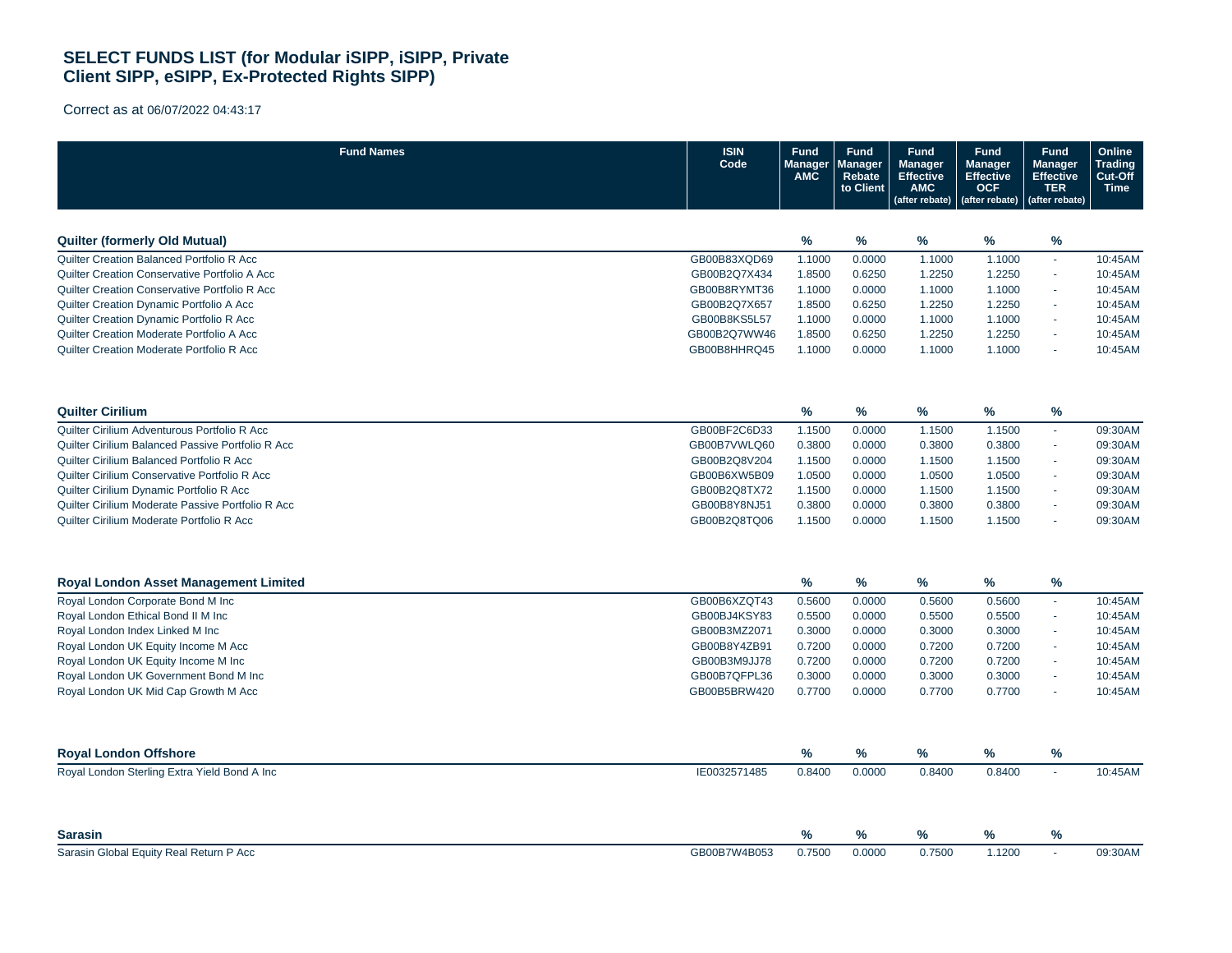| <b>Fund Names</b>                                 | <b>ISIN</b><br>Code | <b>Fund</b><br><b>Manager</b><br><b>AMC</b> | <b>Fund</b><br><b>Manager</b><br>Rebate<br>to Client | <b>Fund</b><br><b>Manager</b><br><b>Effective</b><br><b>AMC</b><br>(after rebate) | <b>Fund</b><br><b>Manager</b><br><b>Effective</b><br><b>OCF</b><br>(after rebate) | <b>Fund</b><br>Manager,<br><b>Effective</b><br><b>TER</b><br>(after rebate) | Online<br><b>Trading</b><br>Cut-Off<br><b>Time</b> |
|---------------------------------------------------|---------------------|---------------------------------------------|------------------------------------------------------|-----------------------------------------------------------------------------------|-----------------------------------------------------------------------------------|-----------------------------------------------------------------------------|----------------------------------------------------|
| <b>Schroders</b>                                  |                     | $\frac{9}{6}$                               | %                                                    | $\%$                                                                              | %                                                                                 | %                                                                           |                                                    |
| Schroder All Maturities Corporate Bond I Acc      | GB0009569541        | 0.2600                                      | 0.0000                                               | 0.2600                                                                            | 0.2600                                                                            | $\sim$                                                                      | 09:30AM                                            |
| Schroder Asian Alpha Plus Z Acc                   | GB00B5BG4980        | 0.9200                                      | 0.0000                                               | 0.9200                                                                            | 0.9200                                                                            | $\sim$                                                                      | 09:30AM                                            |
| Schroder Asian Alpha Plus Z Inc                   | GB00B5V2VR34        | 0.9200                                      | 0.0000                                               | 0.9200                                                                            | 0.9200                                                                            | $\sim$                                                                      | 09:30AM                                            |
| Schroder Global Emerging Markets A Acc            | GB0007906463        | 1.7100                                      | 0.8600                                               | 0.8500                                                                            | 0.8500                                                                            | $\sim$                                                                      | 09:30AM                                            |
| Schroder Global Equity I Acc                      | GB0007646309        | 0.5200                                      | 0.0000                                               | 0.5200                                                                            | 0.5200                                                                            | $\overline{\phantom{a}}$                                                    | 09:30AM                                            |
| Schroder Global Equity I Inc                      | GB0007659781        | 0.5200                                      | 0.0000                                               | 0.5200                                                                            | 0.5200                                                                            | $\sim$                                                                      | 09:30AM                                            |
| Schroder Global Equity Income Z Acc               | GB00B76V7M69        | 0.9500                                      | 0.0000                                               | 0.9500                                                                            | 0.9500                                                                            | $\sim$                                                                      | 09:30AM                                            |
| Schroder Global Equity Income Z Inc               | GB00B76V7N76        | 0.9500                                      | 0.0000                                               | 0.9500                                                                            | 0.9500                                                                            | $\sim$                                                                      | 09:30AM                                            |
| Schroder High Yield Opportunities Z Acc           | GB00B83RDY83        | 0.7200                                      | 0.0000                                               | 0.7200                                                                            | 0.7200                                                                            | $\sim$                                                                      | 09:30AM                                            |
| Schroder High Yield Opportunities Z Inc           | GB00B5143284        | 0.7200                                      | 0.0000                                               | 0.7200                                                                            | 0.7200                                                                            | $\sim$                                                                      | 09:30AM                                            |
| Schroder Income Z Acc                             | GB00B3PM1190        | 0.8900                                      | 0.0000                                               | 0.8900                                                                            | 0.8900                                                                            | $\sim$                                                                      | 09:30AM                                            |
| Schroder Income Z Inc                             | GB00B5WJCB41        | 0.8900                                      | 0.0000                                               | 0.8900                                                                            | 0.8900                                                                            | $\sim$                                                                      | 09:30AM                                            |
| Schroder Institutional Long Dated Corp Bond Acc I | GB0009569327        | 0.2700                                      | 0.0000                                               | 0.2700                                                                            | 0.2700                                                                            | $\sim$                                                                      | 09:30AM                                            |
| Schroder Institutional Pacific Acc                | GB0007646747        | 0.5200                                      | 0.0000                                               | 0.5200                                                                            | 0.5200                                                                            | ٠                                                                           | 09:30AM                                            |
| Schroder Institutional Prime UK Equity Acc        | GB0007870131        | 0.5200                                      | 0.0000                                               | 0.5200                                                                            | 0.5200                                                                            | ٠                                                                           | 09:30AM                                            |
| Schroder Institutional Prime UK Equity Inc.       | GB0007870248        | 0.5200                                      | 0.0000                                               | 0.5200                                                                            | 0.5200                                                                            | $\sim$                                                                      | 09:30AM                                            |
| Schroder Institutional UK Smaller Companies Acc   | GB0007893984        | 0.5100                                      | 0.0000                                               | 0.5100                                                                            | 0.5100                                                                            | $\sim$                                                                      | 09:30AM                                            |
| Schroder Institutional UK Smaller Companies Inc   | GB0007870792        | 0.5100                                      | 0.0000                                               | 0.5100                                                                            | 0.5100                                                                            | ٠                                                                           | 09:30AM                                            |
| Schroder Managed Balanced I Acc                   | GB0002899846        | 0.5500                                      | 0.0000                                               | 0.5500                                                                            | 0.6100                                                                            | $\sim$                                                                      | 09:30AM                                            |
| Schroder QEP Global Core I Acc                    | GB0007661191        | 0.2900                                      | 0.0000                                               | 0.2900                                                                            | 0.2900                                                                            | $\sim$                                                                      | 09:30AM                                            |
| Schroder QEP Global Core I Inc                    | GB0007661084        | 0.2900                                      | 0.0000                                               | 0.2900                                                                            | 0.2900                                                                            | $\sim$                                                                      | 09:30AM                                            |
| Schroder QEP US Core Fund I Acc                   | GB0007648347        | 0.3300                                      | 0.0000                                               | 0.3300                                                                            | 0.3300                                                                            | $\sim$                                                                      | 09:30AM                                            |
| Schroder Sterling Broad Market Bond I Gross Acc   | GB00B06RTW99        | 0.3300                                      | 0.0000                                               | 0.3300                                                                            | 0.3300                                                                            | $\sim$                                                                      | 09:30AM                                            |
| Schroder Strategic Bond Z Acc                     | GB00B7FPS593        | 0.7000                                      | 0.0000                                               | 0.7000                                                                            | 0.7000                                                                            | ٠                                                                           | 09:30AM                                            |
| Schroder Strategic Bond Z Inc                     | GB00B717KH50        | 0.7000                                      | 0.0000                                               | 0.7000                                                                            | 0.7000                                                                            | $\sim$                                                                      | 09:30AM                                            |
| Schroder Sustainable Bond Z Acc                   | GB00B57BFC79        | 0.6500                                      | 0.0000                                               | 0.6500                                                                            | 0.6700                                                                            | ٠                                                                           | 09:30AM                                            |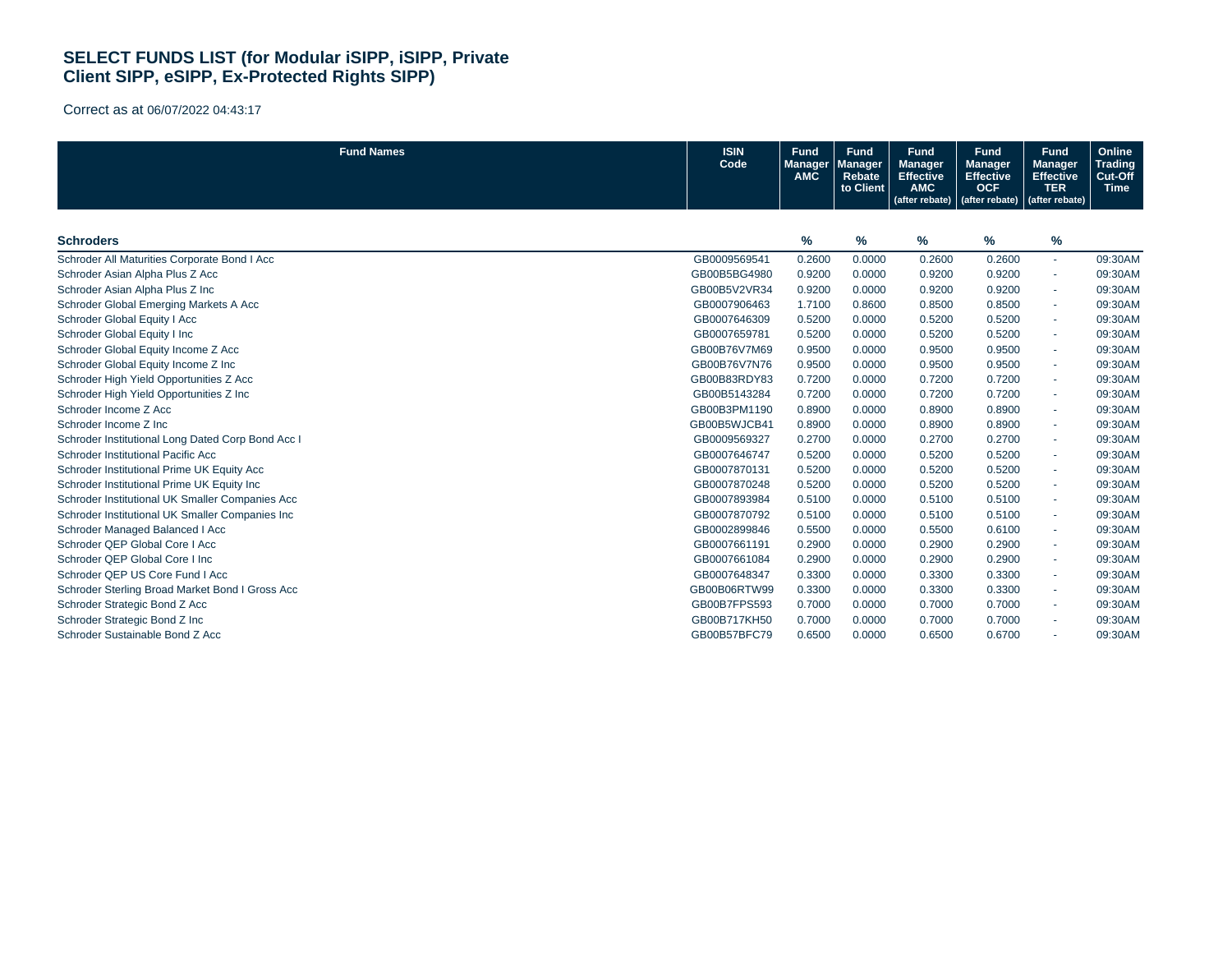| <b>Fund Names</b>                                                 | <b>ISIN</b><br>Code | Fund<br><b>Manager</b><br><b>AMC</b> | Fund<br><b>Manager</b><br>Rebate<br>to Client | <b>Fund</b><br><b>Manager</b><br><b>Effective</b><br><b>AMC</b><br>(after rebate) | <b>Fund</b><br><b>Manager</b><br><b>Effective</b><br><b>OCF</b><br>(after rebate) | <b>Fund</b><br><b>Manager</b><br><b>Effective</b><br><b>TER</b><br>(after rebate) | Online<br><b>Trading</b><br>Cut-Off<br><b>Time</b> |
|-------------------------------------------------------------------|---------------------|--------------------------------------|-----------------------------------------------|-----------------------------------------------------------------------------------|-----------------------------------------------------------------------------------|-----------------------------------------------------------------------------------|----------------------------------------------------|
| <b>Standard Life Institutional</b>                                |                     | %                                    | %                                             | ℅                                                                                 | %                                                                                 | %                                                                                 |                                                    |
| Standard Life Global Equity Select 60:40 Pen                      |                     | 0.6000                               | 0.0000                                        | 0.6000                                                                            | 0.6090                                                                            | $\sim$                                                                            | 10:45AM                                            |
| Standard Life Inst Asia Pacific ex Japan Equity Pen               |                     | 0.6000                               | 0.0000                                        | 0.6000                                                                            | 0.7430                                                                            | $\sim$                                                                            | 10:45AM                                            |
| Standard Life Inst Deposit and Treasury Pen                       |                     | 0.1500                               | 0.0000                                        | 0.1500                                                                            | 0.1590                                                                            |                                                                                   | 10:45AM                                            |
| Standard Life Inst Ethical Pen                                    |                     | 0.5000                               | 0.0000                                        | 0.5000                                                                            | 0.5130                                                                            |                                                                                   | 10:45AM                                            |
| Standard Life Inst European Equity Pen                            |                     | 0.6000                               | 0.0000                                        | 0.6000                                                                            | 0.6160                                                                            | $\sim$                                                                            | 10:45AM                                            |
| Standard Life Inst Global Absolute Return Strategies Pen          |                     | 0.7000                               | 0.0000                                        | 0.7000                                                                            | 0.7180                                                                            | $\sim$                                                                            | 10:45AM                                            |
| Standard Life Inst Global Bond Pen                                |                     | 0.3000                               | 0.0000                                        | 0.3000                                                                            | 0.3120                                                                            |                                                                                   | 10:45AM                                            |
| Standard Life Inst Index Linked Bond Pen                          |                     | 0.3000                               | 0.0000                                        | 0.3000                                                                            | 0.4050                                                                            | $\sim$                                                                            | 10:45AM                                            |
| Standard Life Inst Long Corporate Bond Pen                        |                     | 0.3000                               | 0.0000                                        | 0.3000                                                                            | 0.3120                                                                            | $\sim$                                                                            | 10:45AM                                            |
| Standard Life Inst Managed Pen                                    |                     | 0.5000                               | 0.0000                                        | 0.5000                                                                            | 0.5230                                                                            |                                                                                   | 10:45AM                                            |
| Standard Life Inst Multi Asset Managed (20-60% Shares) Pen        |                     | 0.5000                               | 0.0000                                        | 0.5000                                                                            | 0.5150                                                                            | $\sim$                                                                            | 10:45AM                                            |
| Standard Life Inst North American Equity Pen                      |                     | 0.6000                               | 0.0000                                        | 0.6000                                                                            | 0.6080                                                                            | $\sim$                                                                            | 10:45AM                                            |
| Standard Life Inst Overseas Equity Pen                            |                     | 0.6000                               | 0.0000                                        | 0.6000                                                                            | 0.6130                                                                            |                                                                                   | 10:45AM                                            |
| Standard Life Inst Pooled Property Pen                            |                     | 0.5000                               | 0.0000                                        | 0.5000                                                                            | 0.5140                                                                            | $\sim$                                                                            | 10:45AM                                            |
| Standard Life Inst UK Equity Pen                                  |                     | 0.5000                               | 0.0000                                        | 0.5000                                                                            | 0.5070                                                                            | $\sim$                                                                            | 10:45AM                                            |
| Standard Life Inst UK Equity Select Pen                           |                     | 0.7000                               | 0.0000                                        | 0.7000                                                                            | 0.7070                                                                            |                                                                                   | 10:45AM                                            |
| Standard Life Inst UK Gilt Pen                                    |                     | 0.3000                               | 0.0000                                        | 0.3000                                                                            | 0.3070                                                                            | $\sim$                                                                            | 10:45AM                                            |
| Standard Life Inst UK Mixed Bond Pen                              |                     | 0.3000                               | 0.0000                                        | 0.3000                                                                            | 0.3100                                                                            | $\sim$                                                                            | 10:45AM                                            |
| Standard Life Inst Vanguard FTSE Dev Europe ex UK Equ Index Pen 2 |                     | 0.1000                               | 0.0000                                        | 0.1000                                                                            | 0.1040                                                                            | $\sim$                                                                            | 10:45AM                                            |
| Standard Life Inst Vanguard FTSE UK All Share Index Pen 2         |                     | 0.1000                               | 0.0000                                        | 0.1000                                                                            | 0.1040                                                                            | $\sim$                                                                            | 10:45AM                                            |
| Standard Life Inst Vanguard Japan Stock Index Pen 2               |                     | 0.1000                               | 0.0000                                        | 0.1000                                                                            | 0.1040                                                                            | $\sim$                                                                            | 10:45AM                                            |
| Standard Life Inst Vanguard Pacific ex Japan Stock Index Pen 2    |                     | 0.1000                               | 0.0000                                        | 0.1000                                                                            | 0.1040                                                                            |                                                                                   | 10:45AM                                            |
| Standard Life Inst Vanguard UK Government Bond Index Pen 2        |                     | 0.1000                               | 0.0000                                        | 0.1000                                                                            | 0.1040                                                                            |                                                                                   | 10:45AM                                            |
| Standard Life Inst Vanguard US Equity Pen 2                       |                     | 0.1000                               | 0.0000                                        | 0.1000                                                                            | 0.1040                                                                            |                                                                                   | 10:45AM                                            |

| <b>SWIP Pensions Management</b>                           |              | %      | $\%$   | $\frac{9}{6}$ | %      | $\%$ |         |
|-----------------------------------------------------------|--------------|--------|--------|---------------|--------|------|---------|
| SWIP Pensions Management Cash Acc                         | GB0007857724 | 0.2000 | 0.0000 | 0.2000        |        |      | 10:45AM |
| SWIP Pensions Management Emerging Markets Equity Acc      | GB0007926313 | 0.5500 | 0.0000 | 0.5500        | 0.7590 |      | 10:45AM |
| SWIP Pensions Management Index Linked Gilt Tracker Acc    | GB0033831628 | 0.1200 | 0.0000 | 0.1200        | 0.2200 |      | 10:45AM |
| SWIP Pensions Management Pension Protection Acc           | GB0007862039 | 0.1200 | 0.0000 | 0.1200        | 0.1200 |      | 10:45AM |
| SWIP Pensions Management Property Acc                     | GB0007857617 | 0.4000 | 0.0000 | 0.4000        | 0.5290 |      | 10:45AM |
| SWIP Pensions Management UK Index Tracker Acc             | GB0007928137 | 0.1200 | 0.0000 | 0.1200        | 0.1300 |      | 10:45AM |
| SWIP Pensions Management UK Long Dated Corporate Bond Acc | GB0001878288 | 0.2500 | 0.0000 | 0.2500        | 0.2700 |      | 10:45AM |

| <b>T Bailey Asset Management</b> |              |        |        |        | ℅     |         |
|----------------------------------|--------------|--------|--------|--------|-------|---------|
| T. Bailey Dynamic A Acc          | GB00B1LB2Z79 | 0.4500 | 0.0000 | 0.4500 | .0600 | 10:45AM |
| T. Bailey Dynamic A Inc          | GB00B1385S07 | 0.4500 | 0.0000 | 0.4500 | .0600 | 10:45AM |
| T. Bailey Growth A Acc           | GB0009346486 | 0.6000 | 0.0000 | 0.6000 | .3200 | 10:45AM |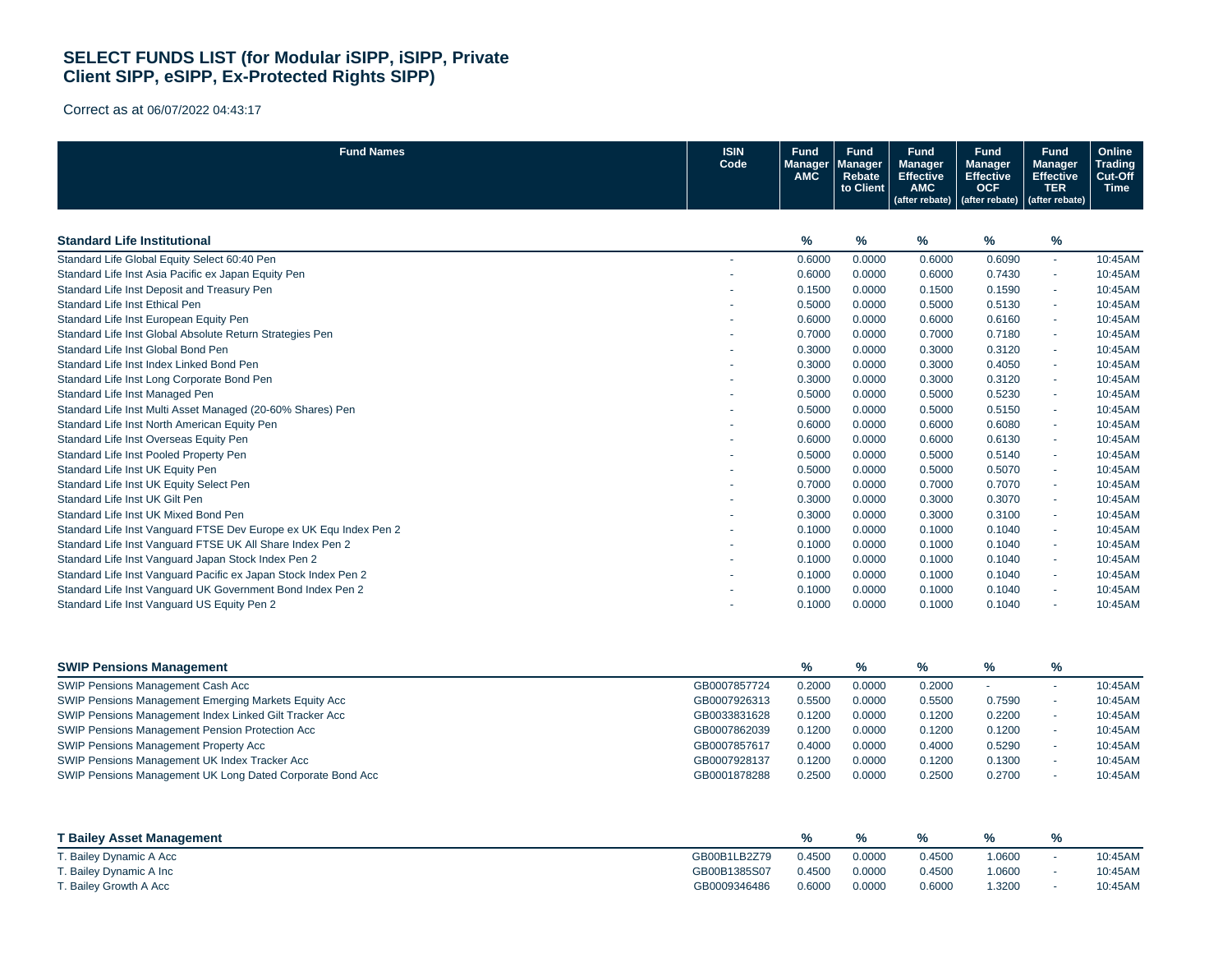| <b>Fund Names</b>                                         | <b>ISIN</b><br>Code | <b>Fund</b><br><b>Manager</b><br><b>AMC</b> | <b>Fund</b><br><b>Manager</b><br>Rebate<br>to Client | <b>Fund</b><br><b>Manager</b><br><b>Effective</b><br><b>AMC</b><br>(after rebate) | <b>Fund</b><br><b>Manager</b><br><b>Effective</b><br><b>OCF</b><br>(after rebate) | <b>Fund</b><br><b>Manager</b><br><b>Effective</b><br><b>TER</b><br>(after rebate) | Online<br><b>Trading</b><br>Cut-Off<br><b>Time</b> |
|-----------------------------------------------------------|---------------------|---------------------------------------------|------------------------------------------------------|-----------------------------------------------------------------------------------|-----------------------------------------------------------------------------------|-----------------------------------------------------------------------------------|----------------------------------------------------|
| <b>Threadneedle Pensions Limited</b>                      |                     | $\%$                                        | $\frac{9}{6}$                                        | %                                                                                 | $\%$                                                                              | $\%$                                                                              |                                                    |
| Threadneedle Pensions UK Property C Acc                   | GB00BD1FBG79        | 0.7500                                      | 0.2500                                               | 0.5000                                                                            | 0.5500                                                                            | $\sim$                                                                            | 10:15AM                                            |
|                                                           |                     |                                             |                                                      |                                                                                   |                                                                                   |                                                                                   |                                                    |
| Vanguard                                                  |                     | %                                           | $\frac{9}{6}$                                        | %                                                                                 | %                                                                                 | $\%$                                                                              |                                                    |
| Vanguard FTSE Developed Europe ex-UK Equity Index GBP Acc | GB00B5B71H80        | 0.1200                                      | 0.0000                                               | 0.1200                                                                            | 0.1200                                                                            | $\sim$                                                                            | 10:45AM                                            |
| Vanguard FTSE Developed Europe ex-UK Equity Index GBP Inc | GB00B5B74N55        | 0.1200                                      | 0.0000                                               | 0.1200                                                                            | 0.1200                                                                            | $\sim$                                                                            | 10:45AM                                            |
| Vanguard FTSE Developed World ex-UK Equity Index GBP Acc  | GB00B59G4Q73        | 0.1400                                      | 0.0000                                               | 0.1400                                                                            | 0.1400                                                                            | $\sim$                                                                            | 10:45AM                                            |
| Vanguard FTSE Developed World ex-UK Equity Index GBP Inc  | GB00B5B74F71        | 0.1400                                      | 0.0000                                               | 0.1400                                                                            | 0.1400                                                                            | $\sim$                                                                            | 10:45AM                                            |
| Vanquard FTSE UK All Share Index Unit Trust GBP Acc       | GB00B3X7QG63        | 0.0600                                      | 0.0000                                               | 0.0600                                                                            | 0.0600                                                                            | $\sim$                                                                            | 10:45AM                                            |
| Vanguard FTSE UK All Share Index Unit Trust GBP Inc       | GB00BPN5P782        | 0.0600                                      | 0.0000                                               | 0.0600                                                                            | 0.0600                                                                            | $\sim$                                                                            | 10:45AM                                            |
| Vanguard FTSE UK Equity Income Index GBP Acc              | GB00B59G4H82        | 0.1400                                      | 0.0000                                               | 0.1400                                                                            | 0.1400                                                                            | $\sim$                                                                            | 10:45AM                                            |
| Vanguard FTSE UK Equity Income Index GBP Inc              | GB00B5B74684        | 0.1400                                      | 0.0000                                               | 0.1400                                                                            | 0.1400                                                                            | $\sim$                                                                            | 10:45AM                                            |
| Vanquard UK Inflation Linked Gilt Index GBP Acc           | GB00B45Q9038        | 0.1200                                      | 0.0000                                               | 0.1200                                                                            | 0.1200                                                                            | $\sim$                                                                            | 10:45AM                                            |
| Vanguard UK Inflation Linked Gilt Index GBP Inc           | GB00B467FS56        | 0.1200                                      | 0.0000                                               | 0.1200                                                                            | 0.1200                                                                            | $\sim$                                                                            | 10:45AM                                            |
| Vanguard UK Long Duration Gilt Index GBP Acc              | GB00B4M89245        | 0.1200                                      | 0.0000                                               | 0.1200                                                                            | 0.1200                                                                            | $\sim$                                                                            | 10:45AM                                            |
| Vanguard UK Long Duration Gilt Index GBP Inc              | GB00B44DQC62        | 0.1200                                      | 0.0000                                               | 0.1200                                                                            | 0.1200                                                                            | $\sim$                                                                            | 10:45AM                                            |
| Vanguard US Equity Index GBP Acc                          | GB00B5B71Q71        | 0.1000                                      | 0.0000                                               | 0.1000                                                                            | 0.1000                                                                            | $\sim$                                                                            | 10:45AM                                            |
| Vanguard US Equity Index GBP Inc                          | GB00B5B74S01        | 0.1000                                      | 0.0000                                               | 0.1000                                                                            | 0.1000                                                                            |                                                                                   | 10:45AM                                            |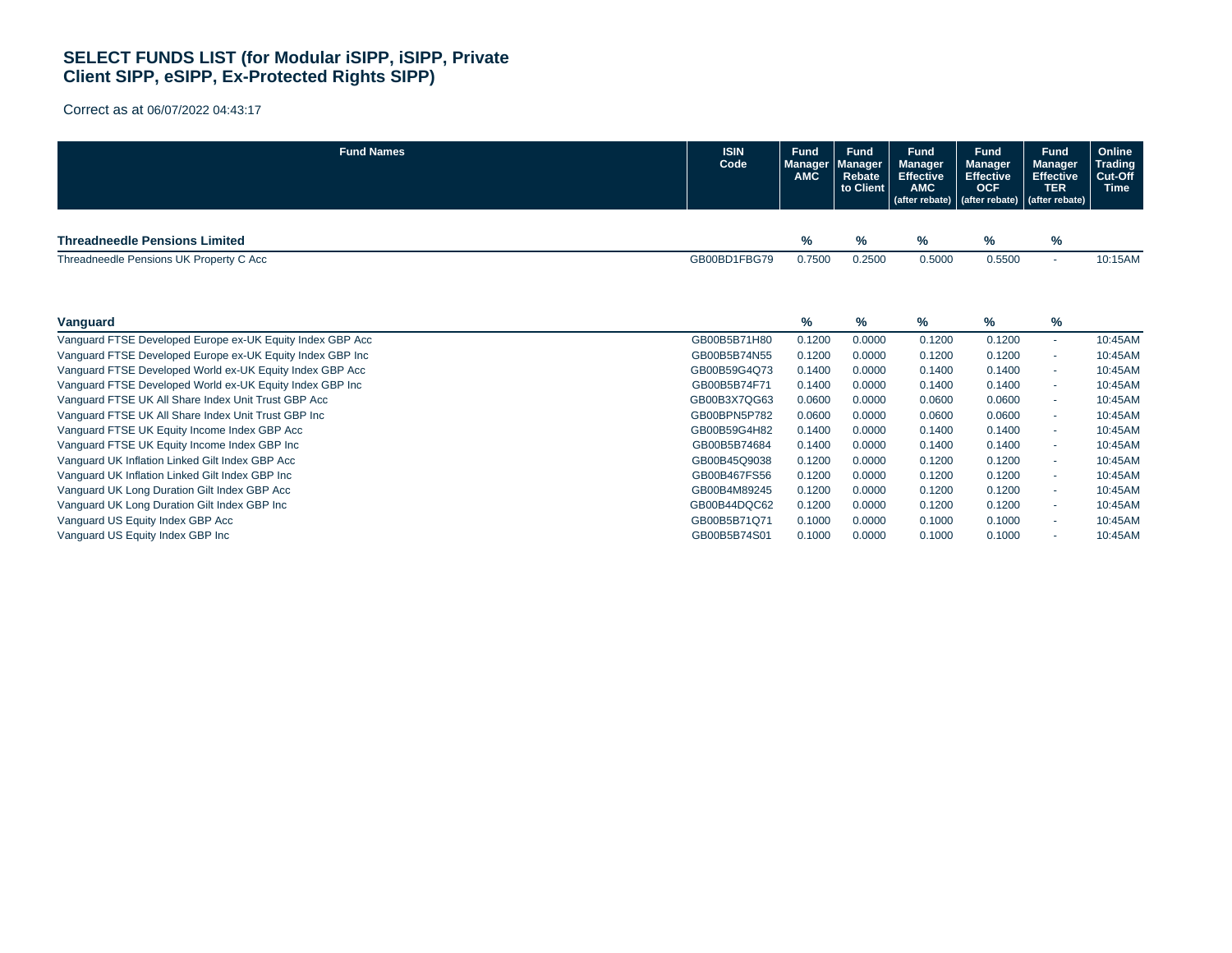| <b>Fund Names</b>                                                    | <b>ISIN</b><br>Code | <b>Fund</b><br>Manager<br><b>AMC</b> | <b>Fund</b><br><b>Manager</b><br>Rebate<br>to Client | <b>Fund</b><br><b>Manager</b><br><b>Effective</b><br><b>AMC</b><br>(after rebate) | <b>Fund</b><br><b>Manager</b><br><b>Effective</b><br><b>OCF</b><br>(after rebate) | <b>Fund</b><br><b>Manager</b><br><b>Effective</b><br><b>TER</b><br>(after rebate) | Online<br><b>Trading</b><br>Cut-Off<br><b>Time</b> |
|----------------------------------------------------------------------|---------------------|--------------------------------------|------------------------------------------------------|-----------------------------------------------------------------------------------|-----------------------------------------------------------------------------------|-----------------------------------------------------------------------------------|----------------------------------------------------|
| <b>Vanguard (Ireland)</b>                                            |                     | %                                    | %                                                    | %                                                                                 | %                                                                                 | %                                                                                 |                                                    |
| Vanguard (Ireland) Emerging Markets Stock Index GBP Acc              | IE00B50MZ724        | 0.2300                               | 0.0000                                               | 0.2300                                                                            | 0.2300                                                                            | $\sim$                                                                            | 10:15AM                                            |
| Vanguard (Ireland) Emerging Markets Stock Index GBP Dist             | IE00B51KVT96        | 0.2300                               | 0.0000                                               | 0.2300                                                                            | 0.2300                                                                            | $\sim$                                                                            | 10:15AM                                            |
| Vanguard (Ireland) ESG Developed World All Cap Equity Index GBP Acc  | IE00B76VTN11        | 0.2000                               | 0.0000                                               | 0.2000                                                                            | 0.2000                                                                            | $\sim$                                                                            | 10:15AM                                            |
| Vanguard (Ireland) ESG Developed World All Cap Equity Index GBP Dist | IE00B76VTM04        | 0.2000                               | 0.0000                                               | 0.2000                                                                            | 0.2000                                                                            | $\sim$                                                                            | 10:15AM                                            |
| Vanguard (Ireland) Global Bond Index GBP Hedged Acc                  | IE00B50W2R13        | 0.1500                               | 0.0000                                               | 0.1500                                                                            | 0.1500                                                                            | $\sim$                                                                            | 10:15AM                                            |
| Vanquard (Ireland) Global Bond Index GBP Hedged Dist                 | IE00B2RHVP93        | 0.1500                               | 0.0000                                               | 0.1500                                                                            | 0.1500                                                                            | $\sim$                                                                            | 10:15AM                                            |
| Vanguard (Ireland) Global Short Term Bond Index GBP Hedged Acc       | IE00BH65QG55        | 0.1500                               | 0.0000                                               | 0.1500                                                                            | 0.1500                                                                            | $\sim$                                                                            | 10:15AM                                            |
| Vanguard (Ireland) Global Short Term Bond Index GBP Hedged Dist      | IE00BH65QH62        | 0.1500                               | 0.0000                                               | 0.1500                                                                            | 0.1500                                                                            | $\sim$                                                                            | 10:15AM                                            |
| Vanguard (Ireland) Global Small-Cap Index GBP Acc                    | IE00B3X1NT05        | 0.2900                               | 0.0000                                               | 0.2900                                                                            | 0.2900                                                                            | $\sim$                                                                            | 10:15AM                                            |
| Vanguard (Ireland) Global Small-Cap Index GBP Dist                   | IE00B3X1LS57        | 0.2900                               | 0.0000                                               | 0.2900                                                                            | 0.2900                                                                            | $\sim$                                                                            | 10:15AM                                            |
| Vanguard (Ireland) Japan Stock Index GBP Acc                         | IE00B50MZ948        | 0.1600                               | 0.0000                                               | 0.1600                                                                            | 0.1600                                                                            | $\sim$                                                                            | 10:15AM                                            |
| Vanguard (Ireland) Japan Stock Index GBP Dist                        | IE00B51KW525        | 0.1600                               | 0.0000                                               | 0.1600                                                                            | 0.1600                                                                            |                                                                                   | 10:15AM                                            |
| Vanquard (Ireland) Pacific ex-Japan Stock Index GBP Acc              | IE00B523L313        | 0.1600                               | 0.0000                                               | 0.1600                                                                            | 0.1600                                                                            | $\sim$                                                                            | 10:15AM                                            |
| Vanguard (Ireland) Pacific ex-Japan Stock Index GBP Dist             | IE00B523L081        | 0.1600                               | 0.0000                                               | 0.1600                                                                            | 0.1600                                                                            | $\sim$                                                                            | 10:15AM                                            |
| Vanquard (Ireland) SRI European Stock GBP Dist                       | IE00B76VTR58        | 0.1400                               | 0.0000                                               | 0.1400                                                                            | 0.1400                                                                            | $\sim$                                                                            | 10:15AM                                            |
| Vanguard (Ireland) UK Government Bond Index GBP Acc                  | IE00B1S75374        | 0.1200                               | 0.0000                                               | 0.1200                                                                            | 0.1200                                                                            | $\sim$                                                                            | 10:15AM                                            |
| Vanguard (Ireland) UK Government Bond Index GBP Dist                 | IE00B1S75820        | 0.1200                               | 0.0000                                               | 0.1200                                                                            | 0.1200                                                                            | $\sim$                                                                            | 10:15AM                                            |
| Vanquard (Ireland) UK Investment Grade Bond Index GBP Acc            | IE00B1S74Q32        | 0.1200                               | 0.0000                                               | 0.1200                                                                            | 0.1200                                                                            | $\sim$                                                                            | 10:15AM                                            |
| Vanquard (Ireland) UK Investment Grade Bond Index GBP Dist           | IE00B1S74W91        | 0.1200                               | 0.0000                                               | 0.1200                                                                            | 0.1200                                                                            |                                                                                   | 10:15AM                                            |

| <b>Vanguard (Life Strategy Funds)</b>        |              | %      | %      | %      | %      | % |         |
|----------------------------------------------|--------------|--------|--------|--------|--------|---|---------|
| Vanguard LifeStrategy 100% Equity A Acc      | GB00B41XG308 | 0.2200 | 0.0000 | 0.2200 | 0.2200 |   | 09:00AM |
| Vanguard LifeStrategy 100% Equity A Inc      | GB00B545NX97 | 0.2200 | 0.0000 | 0.2200 | 0.2200 |   | 09:00AM |
| Vanguard LifeStrategy 20% Equity Gross A Acc | GB00B4NXY349 | 0.2200 | 0.0000 | 0.2200 | 0.2200 |   | 09:00AM |
| Vanguard LifeStrategy 20% Equity Gross A Inc | GB00B4620290 | 0.2200 | 0.0000 | 0.2200 | 0.2200 |   | 09:00AM |
| Vanguard LifeStrategy 40% Equity A Acc       | GB00B3ZHN960 | 0.2200 | 0.0000 | 0.2200 | 0.2200 |   | 09:00AM |
| Vanguard LifeStrategy 40% Equity A Inc       | GB00B41F6L43 | 0.2200 | 0.0000 | 0.2200 | 0.2200 |   | 09:00AM |
| Vanguard LifeStrategy 60% Equity A Acc       | GB00B3TYHH97 | 0.2200 | 0.0000 | 0.2200 | 0.2200 |   | 09:00AM |
| Vanguard LifeStrategy 60% Equity A Inc       | GB00B4R2F348 | 0.2200 | 0.0000 | 0.2200 | 0.2200 |   | 09:00AM |
| Vanguard LifeStrategy 80% Equity A Acc       | GB00B4PQW151 | 0.2200 | 0.0000 | 0.2200 | 0.2200 |   | 09:00AM |
| Vanguard LifeStrategy 80% Equity A Inc       | GB00B4KWNF91 | 0.2200 | 0.0000 | 0.2200 | 0.2200 |   | 09:00AM |